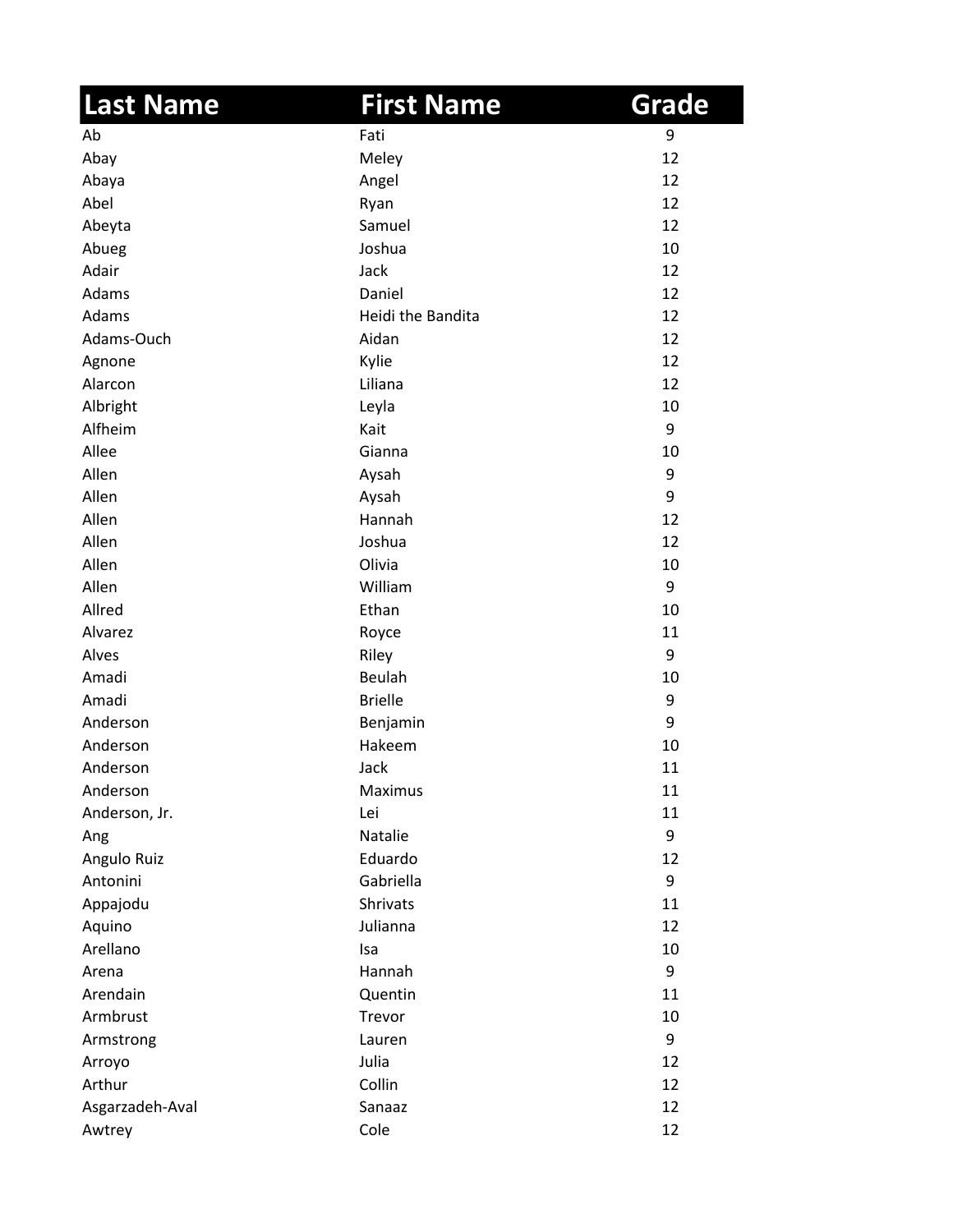| Axford                   | Gabriel        | 9       |
|--------------------------|----------------|---------|
| Ayson                    | Danica         | 9       |
| Ayson                    | Emily          | 9       |
| <b>Babwin</b>            | Natalee        | 11      |
| <b>Babwin</b>            | Natalee        | 11      |
| Bacon                    | Austin         | 9       |
| <b>Baddley</b>           | Ty             | 11      |
| <b>Bailey</b>            | Jennifer       | 12      |
| Bair                     | Kimberly       | Faculty |
| <b>Baker</b>             | Isabel         | 12      |
| <b>Baker</b>             | Isabel         | 12      |
| <b>Bakkie</b>            | Caleb          | 10      |
| <b>Balcom</b>            | Corbin         | 12      |
| Balenzano                | Sarah          | 12      |
| Bandy                    | Ryan           | 12      |
| <b>Barajas Marquez</b>   | <b>Xcaret</b>  | 9       |
| <b>Barens</b>            | Megan          | 11      |
| Barragan                 | Elias          | 12      |
| Barragan                 | Elisia         | 9       |
| <b>Barrow</b>            | lan            | 11      |
| Barry                    | <b>Brooke</b>  | 11      |
| Barry                    | Kyle           | 11      |
| Barry                    | Ryan           | 10      |
| <b>Barsdale</b>          | Emmalee        | 11      |
| <b>Barth</b>             | Conner         | 10      |
| <b>Bartow</b>            | Jerimiah       | 11      |
| <b>Bastek</b>            | Ayden          | 9       |
| Battershell              | Colleen        | 11      |
| <b>Bayes</b>             | <b>Brandon</b> | 11      |
| Bazan                    | Mariajose      | 11      |
| Beardsley                | Rachel         | 12      |
| <b>Beck</b>              | Kaitlyn        | 12      |
| Behrend                  | Moe            | 11      |
| Bell                     | Grace          | 10      |
| Bell                     | Lucas          | 9       |
| Bell                     | Suanne         | Faculty |
| <b>Bellmer</b>           | Connor Joe     | 11      |
| <b>Bennett</b>           | Georgia        | 11      |
| <b>Bennett</b>           | Justin         | 12      |
| <b>Bercu</b>             | Nathan         | 12      |
| Berghorst                | Isaiah         | 10      |
| <b>Berlin</b>            | Tyler          | 9       |
| Berry                    | Olivia         | 9       |
| <b>Berthier-Desmaris</b> | Charlize       | 12      |
| <b>Bessas</b>            | Zachary        | 12      |
| Bessenbacher             | Preslie        | 10      |
| <b>Bialzik</b>           | Max            | 11      |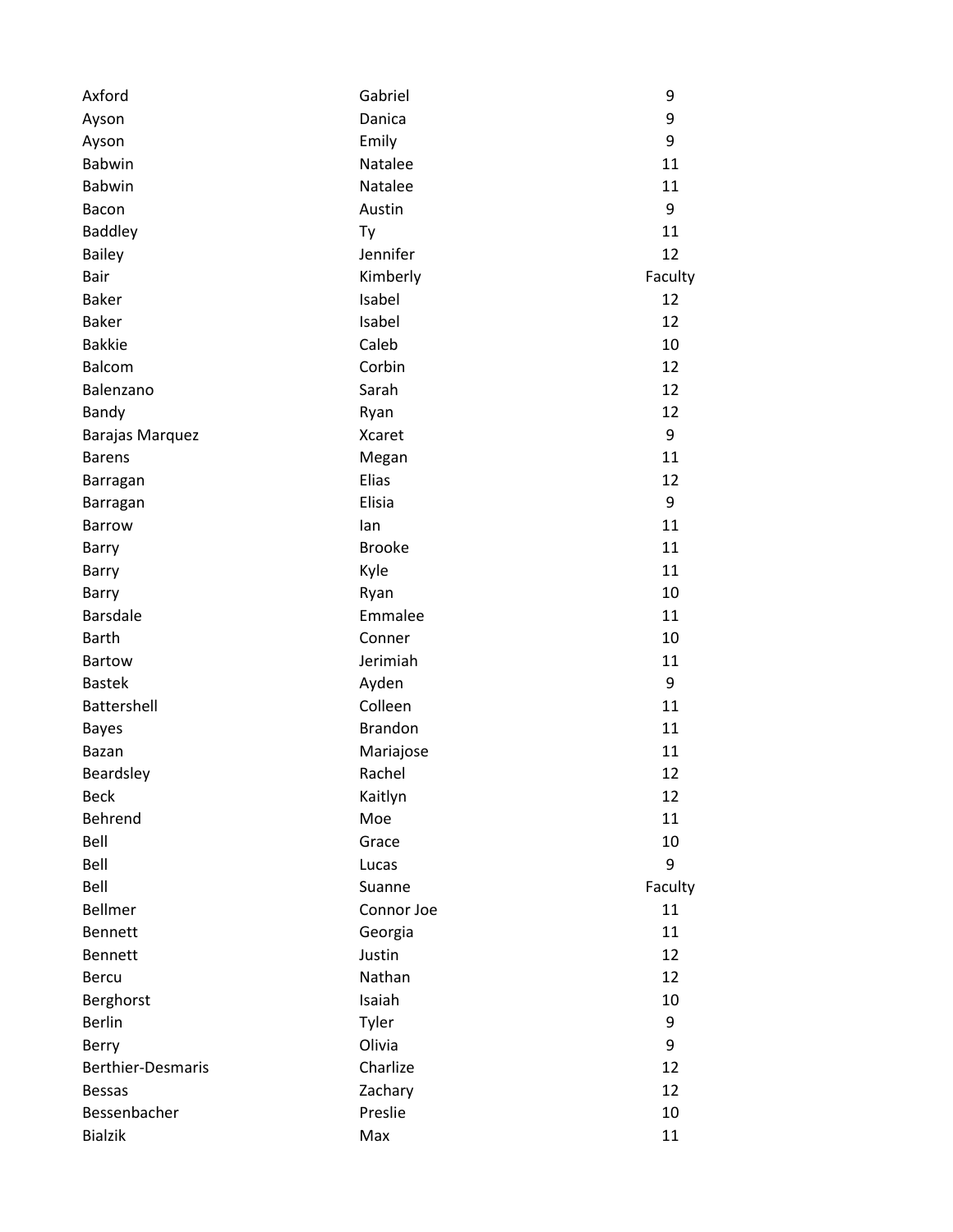| Birdsong        | Steven         | 10      |
|-----------------|----------------|---------|
| Bjerkhoel       | Jaxx           | 11      |
| Blackburn-Diaz  | Sandra         | 12      |
| Blakemore       | Ella           | 9       |
| Blakemore       | Jackson        | 11      |
| Blanco          | Alexis         | 11      |
| Blankenship     | Alina          | 12      |
| Blankenship     | Hayley         | 9       |
| <b>Blevins</b>  | Kaden          | 11      |
| <b>Blevins</b>  | Owen           | 11      |
| <b>Blevins</b>  | Raeya          | 11      |
| Bloom           | <b>Nicolas</b> | 12      |
| Blue            | Megan          | Faculty |
| Boden           | Emily          | 9       |
| Bodyfelt        | Tucker         | 12      |
| <b>Bogat</b>    | Christina      | 12      |
| <b>Boggs</b>    | Samantha       | 10      |
| <b>Bonilla</b>  | Hayden         | 12      |
| <b>Booker</b>   | Triniti        | 10      |
| Boone           | Alison         | 12      |
| <b>Borquez</b>  | Mia            | 11      |
| <b>Boslet</b>   | Zoe            | 12      |
| <b>Boss</b>     | Arianna        | 9       |
| <b>Botwinik</b> | Abigail        | 11      |
| Boudreaux       | Allyson        | 11      |
| <b>Bowers</b>   | Jayden         | 12      |
| <b>Bowie</b>    | Jacob          | 11      |
| Boyer           | Savannah       | 11      |
| <b>Boyle</b>    | Cody           | 12      |
| <b>Boyle</b>    | Jameson        | 11      |
| <b>Bozzo</b>    | Avery          | 12      |
| <b>Branco</b>   | Kaitlynn       | 11      |
| <b>Brandon</b>  | Lexi           | 12      |
| <b>Braner</b>   | Colin          | 11      |
| Branson         | Kevin          | 12      |
| <b>Brazeal</b>  | Emily          | 10      |
| <b>Brazeal</b>  | Thomas         | 12      |
| Bredwell        | Ella           | 11      |
| <b>Brenier</b>  | Dominic        | 12      |
| <b>Brevik</b>   | Kelley         | 9       |
| <b>Brijs</b>    | Sadie          | 10      |
| <b>Brill</b>    | Allison        | 11      |
| <b>Britton</b>  | Austin         | 9       |
| <b>Britton</b>  | Casey          | 11      |
| <b>Brockman</b> | Katelyn        | 12      |
| <b>Brooks</b>   | Dean           | 10      |
| Brown           | Alacia         | 10      |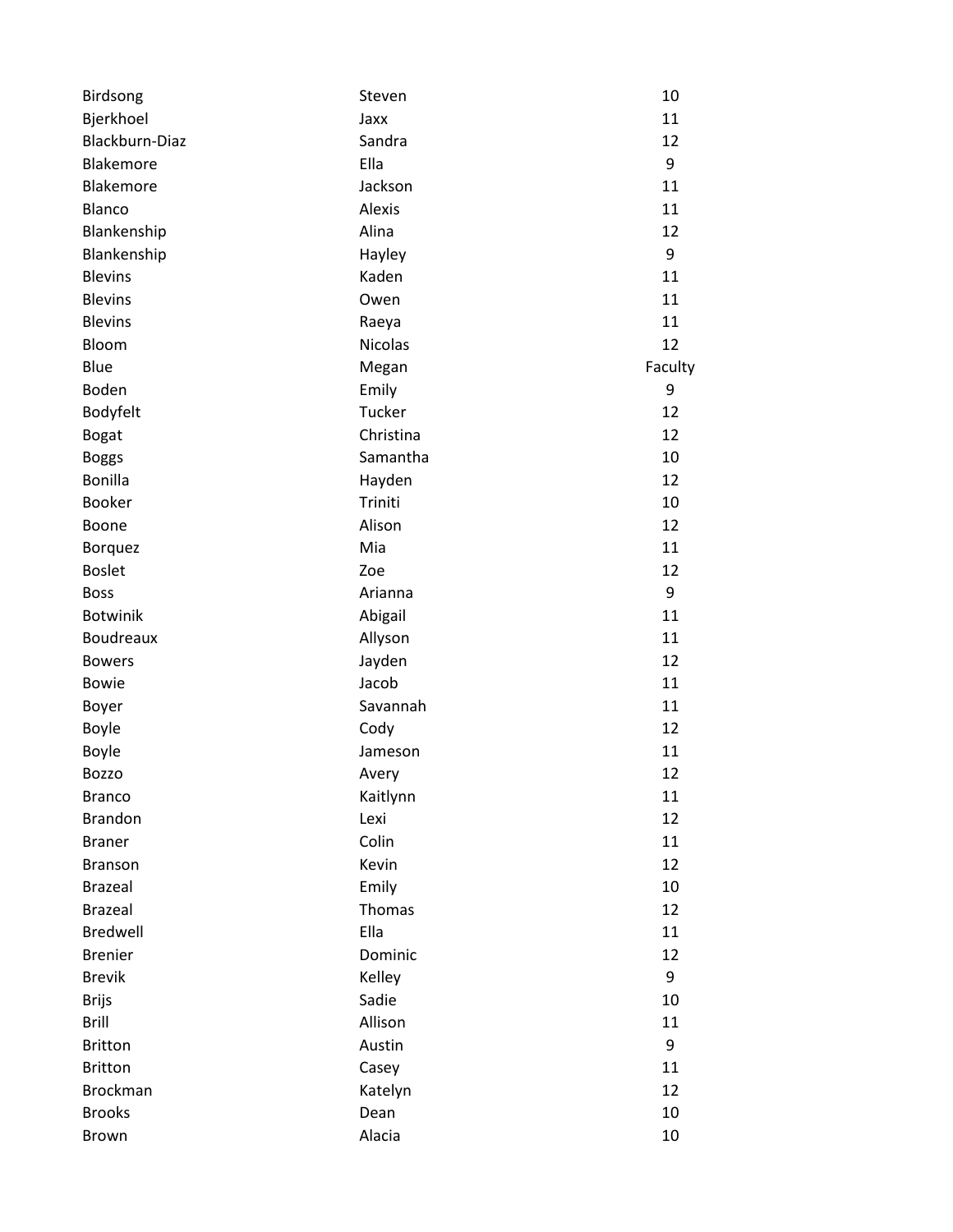| Brown             | Chellby       | 11 |
|-------------------|---------------|----|
| <b>Brown</b>      | Joshua        | 12 |
| <b>Brown</b>      | Kate          | 10 |
| <b>Brown</b>      | Keagan        | 9  |
| <b>Brown</b>      | Marqus        | 11 |
| <b>Brown</b>      | Megan         | 12 |
| <b>Brown</b>      | Ryan          | 11 |
| <b>Brown</b>      | Sophia        | 9  |
| <b>Browning</b>   | Asher         | 9  |
| <b>Browning</b>   | Kate          | 12 |
| <b>Bryan</b>      | <b>Brooke</b> | 9  |
| <b>Bryant</b>     | Lexi          | 11 |
| <b>Bryson</b>     | Kyle          | 12 |
| <b>Bueno</b>      | Gabbie        | 10 |
| <b>Burd</b>       | Jenna         | 12 |
| Burdge-Bowser     | Robert John   | 12 |
| <b>Burger</b>     | <b>Nike</b>   | 12 |
| <b>Burke</b>      | Bailey        | 10 |
| <b>Burke</b>      | Brayden       | 10 |
| <b>Burnett</b>    | Ashton        | 11 |
| <b>Bush</b>       | Jackson       | 12 |
| <b>Bush</b>       | Maleki        | 12 |
| <b>Bustamante</b> | Koji          | 11 |
| <b>Bustos</b>     | Jacob Michael | 12 |
| Cabrera           | Abigail       | 12 |
| Cademarti         | Trenton       | 9  |
| Cadiz             | Jacqueline    | 9  |
| Cain              | Allison       | 10 |
| Cajilig           | Dylan         | 11 |
| Camper            | Kayla         | 12 |
| Canchola          | Allison       | 9  |
| Canchola          | Sarah         | 12 |
| Carano            | Adelyn        | 10 |
| Carda             | Piper         | 12 |
| Carey             | Joanne        | 9  |
| Carlsen           | Ashley        | 12 |
| Carnesi           | Ryan          | 9  |
| Carrari           | Camden        | 11 |
| Carrari           | Logan         | 9  |
| Carrillo          | Oscar         | 9  |
| Carruth           | Heidi         | 9  |
| Carruth           | Molly         | 11 |
| Carter            | Jackson       | 12 |
| Carter            | Shane         | 10 |
| Castle            | Ava           | 10 |
| Castro            | Bella         | 10 |
| Castro            | Ella          | 9  |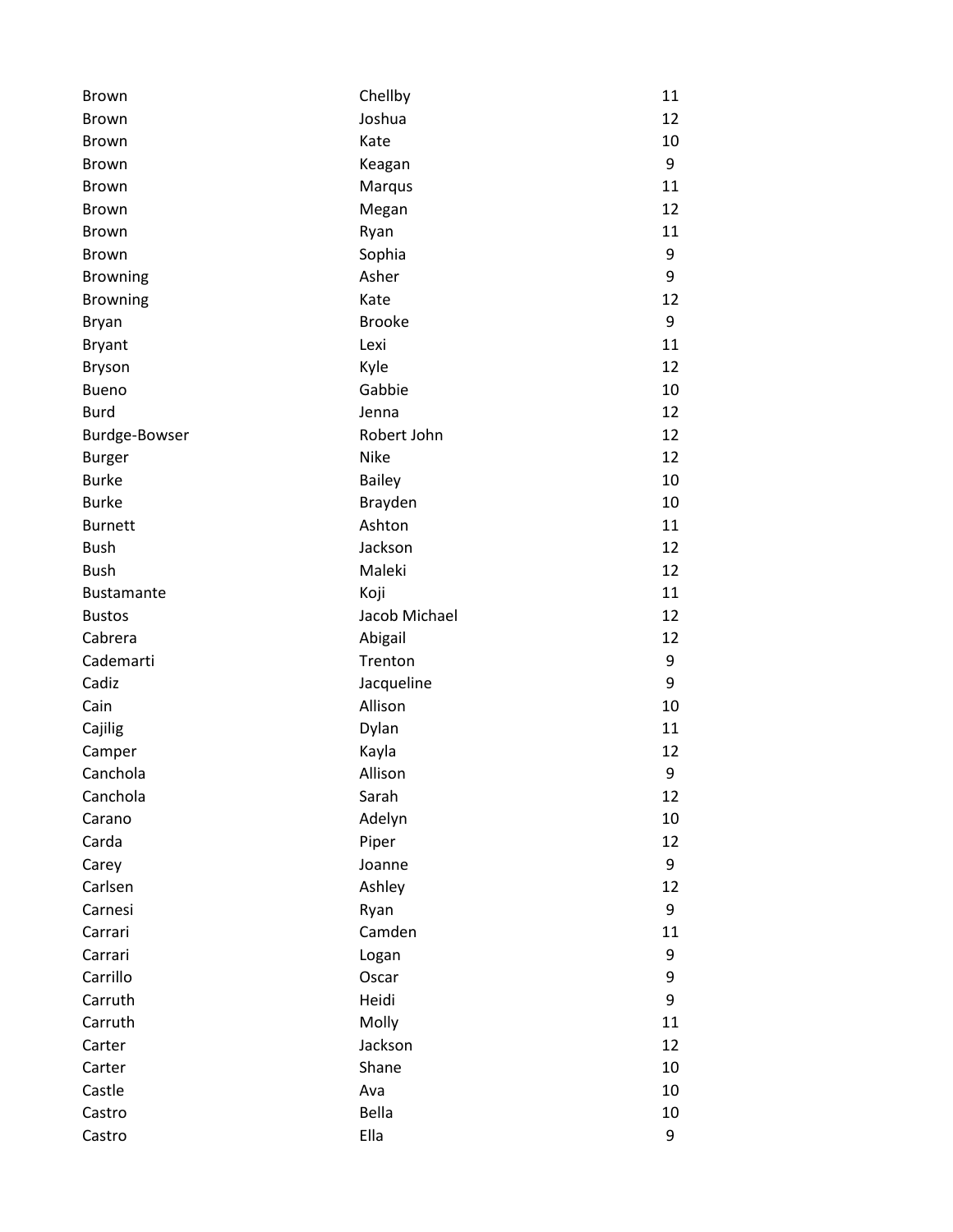| Castro          | Kyla                     | 12    |
|-----------------|--------------------------|-------|
| Catena Coughran | Kylie                    | 9     |
| Catich          | <b>Brooke</b>            | 11    |
| Catterlin       | <b>Brady</b>             | 11    |
| Catterlin       | Sarah                    | 10    |
| Cayapan         | Daniel                   | 12    |
| Celio           | Carlos                   | 11    |
| Center          | J                        | 11    |
| Center          | Ja                       | 11    |
| Cernat          | Sabina                   | 12    |
| Cesar           | Cabral                   | 12    |
| Chain           | Benjamin                 | 11    |
| Chan            | Megan                    | 12    |
| Chapman         | Emma                     | 11    |
| Chastain        | Taylor                   | 12    |
| Chavez          | Havyna                   | 12    |
| Chavez          | Raegan                   | 9     |
| Chen            | Ethan                    | 12    |
| Chhon           | Havana                   | 9     |
| Chhon           | Isabella                 | 12    |
| Chin            | Justine                  | 12    |
| Chism           | Hunter                   | 11    |
| Chmielewski     | Rachel                   | 12    |
| Christiaens     | Lela                     | 10    |
| Christopher     | Chase                    | 11    |
| Clark           | Avery                    | 10    |
| Clarke          | Danniel                  | 12    |
| Classes         | <b>Special Education</b> | Other |
| Cline           | Eric                     | 9     |
| Clonce          | Ava                      | 9     |
| Cochrane        | Arianna                  | 11    |
| Coffinberry     | Jameson                  | 11    |
| Cohen           | Benjamin                 | 11    |
| Colburn         | Drew                     | 9     |
| Colosimo        | Matthew                  | 12    |
| Colosimo        | Nicole                   | 10    |
| Condon          | Allison                  | 12    |
| Condon          | Meaghan                  | 10    |
| Connor          | Isabella                 | 9     |
| Connors         | Emmalee                  | 9     |
| Cook            | Samantha                 | 11    |
| Cooper          | Carson                   | 10    |
| Cooper          | Kennedy                  | 11    |
| Cooper Gajek    | Sierra                   | 9     |
| Corbridge       | Fallyn                   | 12    |
| Corbridge       | Mayce                    | 9     |
| Corey           | Megan                    | 11    |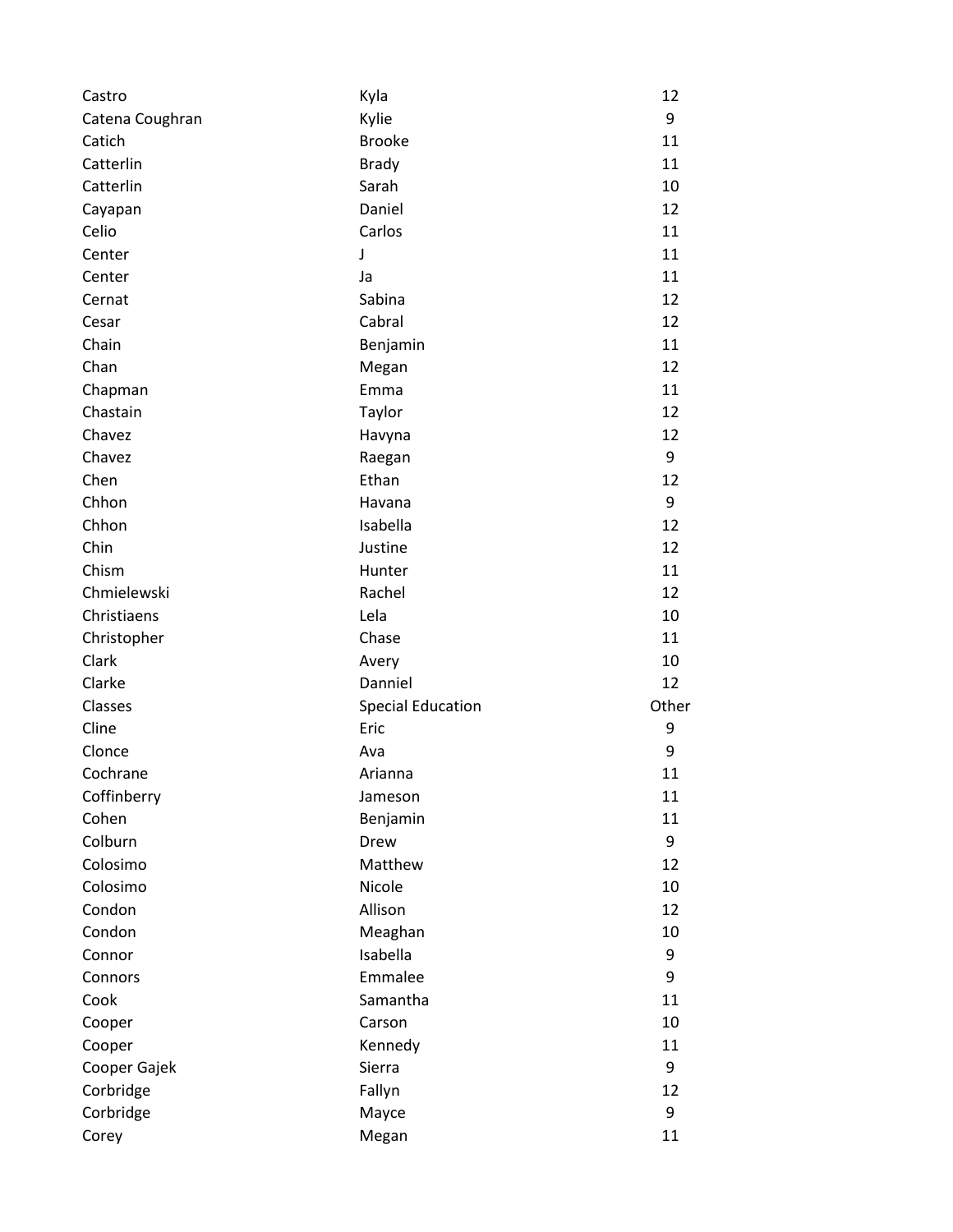| Cornelius  | Cooper                    | 10      |
|------------|---------------------------|---------|
| Corr       | Emily                     | 10      |
| Costa      | Lauren                    | 11      |
| Courshon   | Anna-Michelle             | 12      |
| Craven     | Caleb                     | 9       |
| Crawford   | Kalysta                   | 12      |
| Cross      | Leland                    | 9       |
| Crotty     | Seth                      | 10      |
| Crouch     | Jackson                   | 9       |
| Crump      | Alyssa                    | 12      |
| Crump      | Michael                   | 9       |
| Cruz       | Abbey                     | 9       |
| Cser       | Whitney                   | 10      |
| Cullivan   | <b>Alexis</b>             | 11      |
| Cullivan   | Andrew                    | 11      |
| Cunningham | Jonathan                  | 12      |
| Curtis     | Gracie                    | 12      |
| Dai        | Zijie                     | 12      |
| Daino      | Antonio                   | 11      |
| Daino      | Lorelei                   | 9       |
| Dale       | Dhiren                    | 12      |
| Dale       | Ishaan                    | 9       |
| Dam        | Olivia                    | 11      |
| Damaschin  | George                    | 10      |
| Dameral    | Alyson                    | 9       |
| Daniels    | Keira                     | 9       |
| Darneille  | Erin                      | 12      |
| David      | Ellie                     | 11      |
| Davis      | Deja                      | 12      |
| Davis      | Mia                       | 12      |
| Davis      | Rachel                    | 11      |
| Davis      | <b>Tracy</b>              | Faculty |
| Dawson     | Keira                     | 11      |
| De La Cruz | Kenia                     | 12      |
| Dehrer     | Samuel                    | 12      |
| Delaney    | Gabrielle                 | 9       |
| DeLorge    | Joseph                    | 11      |
| DeMartino  | Josephine                 | 11      |
| Dement     | Jaden                     | 10      |
| Demille    | Jaden                     | 11      |
| Demmon     | Alex                      | 10      |
| Deome      | Kylie                     | 11      |
| Department | <b>Physical Education</b> | Other   |
| Desmond    | Ellie                     | 12      |
| Diaz       | Caitlin                   | 10      |
| Dickinson  | Abbygale                  | 9       |
| Dines-Kato | Jordan                    | 10      |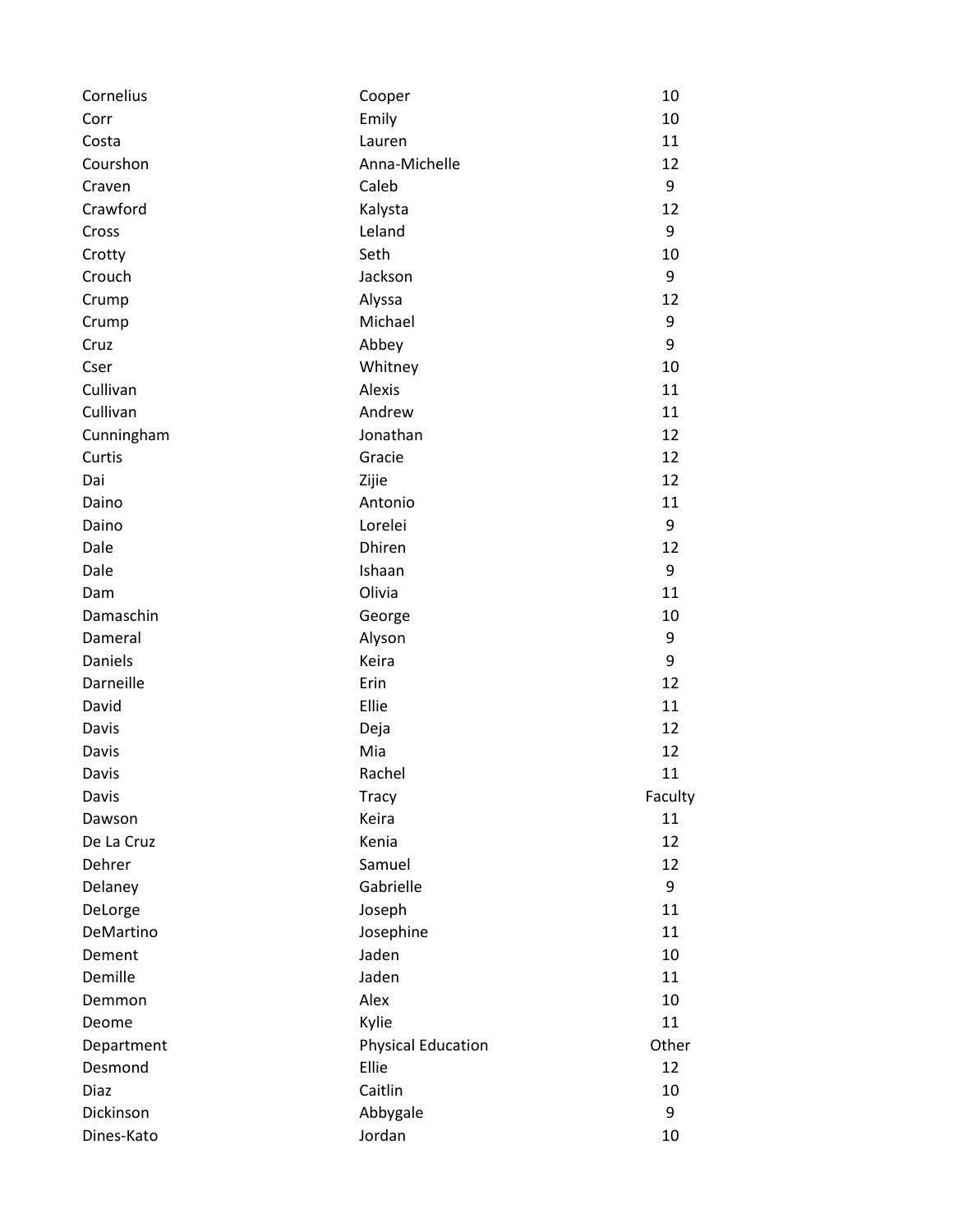| Dobbs          | Gracie     | 9  |
|----------------|------------|----|
| <b>Dodds</b>   | Audrey     | 9  |
| Dolan          | Samuel     | 11 |
| Dominguez      | Brooklyn   | 10 |
| Donato         | Isabella   | 12 |
| Donnelly       | Aine       | 10 |
| Dopp           | Hudson     | 11 |
| Dorton         | Abigail    | 9  |
| Downie         | Ethan      | 11 |
| Draper         | Matthew    | 12 |
| Driscoll       | Keira      | 11 |
| Driscoll       | Leah       | 9  |
| Duane          | Katie      | 12 |
| Duenhoelter    | Maximilian | 12 |
| Dulabh         | Nisha      | 9  |
| Dunbar Armenta | Eric       | 12 |
| Dunfield       | Matthew    | 12 |
| Duperly        | Andrew     | 11 |
| Duperly        | Angela     | 9  |
| Duran          | Elijah     | 11 |
| Duran          | Milla      | 10 |
| Durbin         | Tiffany    | 11 |
| Dw             | Dylan      | 11 |
| Dye            | Phoenix    | 9  |
| Dyer           | Ava        | 10 |
| Dyer           | Chloe      | 10 |
| Eagle          | Taylor     | 10 |
| Earls          | Isaiah     | 12 |
| Eaton          | Glitch     | 11 |
| Eaves          | Paige      | 9  |
| Eaves          | Riley      | 12 |
| Echeverria     | Leylah     | 11 |
| Edmiston       | Carley     | 11 |
| Edmondson      | Ty         | 11 |
| Edwards        | Austin     | 12 |
| Elling         | Thomas     | 12 |
| Elliott        | Adam       | 12 |
| Elliott        | Katie      | 10 |
| Ely            | Faith      | 9  |
| Embree         | Elle       | 9  |
| England        | Lauren     | 11 |
| Enriquez       | Alexis     | 11 |
| Enslow         | Connor     | 12 |
| Enslow         | Riley      | 11 |
| Erskine        | Ash        | 11 |
| Ervin          | Dylan      | 12 |
| Escatel-Zeek   | Claire     | 12 |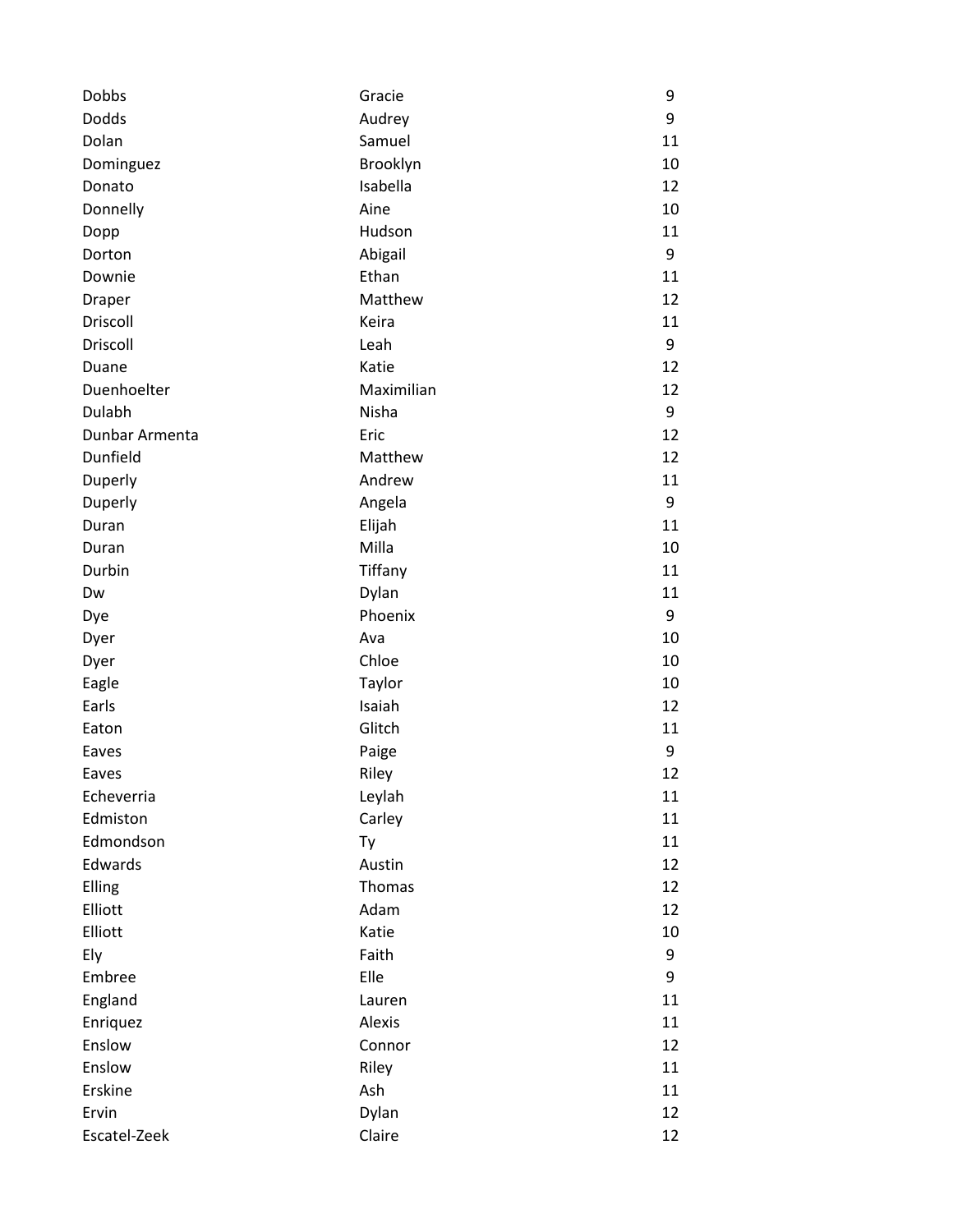| Escolar Chua | Rainelle       | 12 |
|--------------|----------------|----|
| Evans        | <b>Bryce</b>   | 12 |
| Evans        | Rhiannon       | 12 |
| Eyerman      | Mikayla        | 10 |
| Falcon       | Alyssa         | 9  |
| Fales        | <b>Brenden</b> | 11 |
| Falkov       | Daniil         | 10 |
| Fallbeck     | Alison         | 12 |
| Faulkner     | Ashley         | 11 |
| Fearon       | Mia            | 10 |
| Federizo     | Tesa           | 12 |
| Fellows      | Maggie         | 12 |
| Fellows      | Nicholas       | 9  |
| Ferrin       | Rider          | 12 |
| Ferrin       | Story          | 9  |
| Ferris       | Mason          | 10 |
| Ferro        | Camden         | 11 |
| Fetterly     | Josslyn        | 10 |
| Fetty        | Logan          | 12 |
| Filipek      | Kyle           | 12 |
| Flood        | Lorelai        | 10 |
| Flores       | Anthony        | 12 |
| Flores       | Rocco Jp       | 12 |
| Fogal        | Courtney       | 11 |
| Fonti        | Allison        | 12 |
| Fonti        | Nicole         | 9  |
| Forster      | Carson         | 11 |
| Foss         | Olivia         | 9  |
| Fox          | Dylan          | 12 |
| Franklin     | Sophia         | 10 |
| Frantz       | Evan           | 10 |
| French       | Alexis         | 12 |
| Friel        | Lance          | 9  |
| Gallo        | Sophia         | 12 |
| Gammon       | Misha          | 12 |
| Garcez       | Alexis         | 10 |
| Garcia       | <b>Braxton</b> | 9  |
| Garcia       | Emily          | 12 |
| Garcia       | Jaeden         | 12 |
| Gardner      | Brooklyn       | 9  |
| Gardner      | Gracee         | 11 |
| Gaspar       | Schereena      | 12 |
| Gerodias     | Logan          | 12 |
| Ghamian      | Nuha           | 12 |
| Gholson      | Alexandra      | 11 |
| Gholson      | Matthias       | 9  |
| Gibbs        | Leah           | 11 |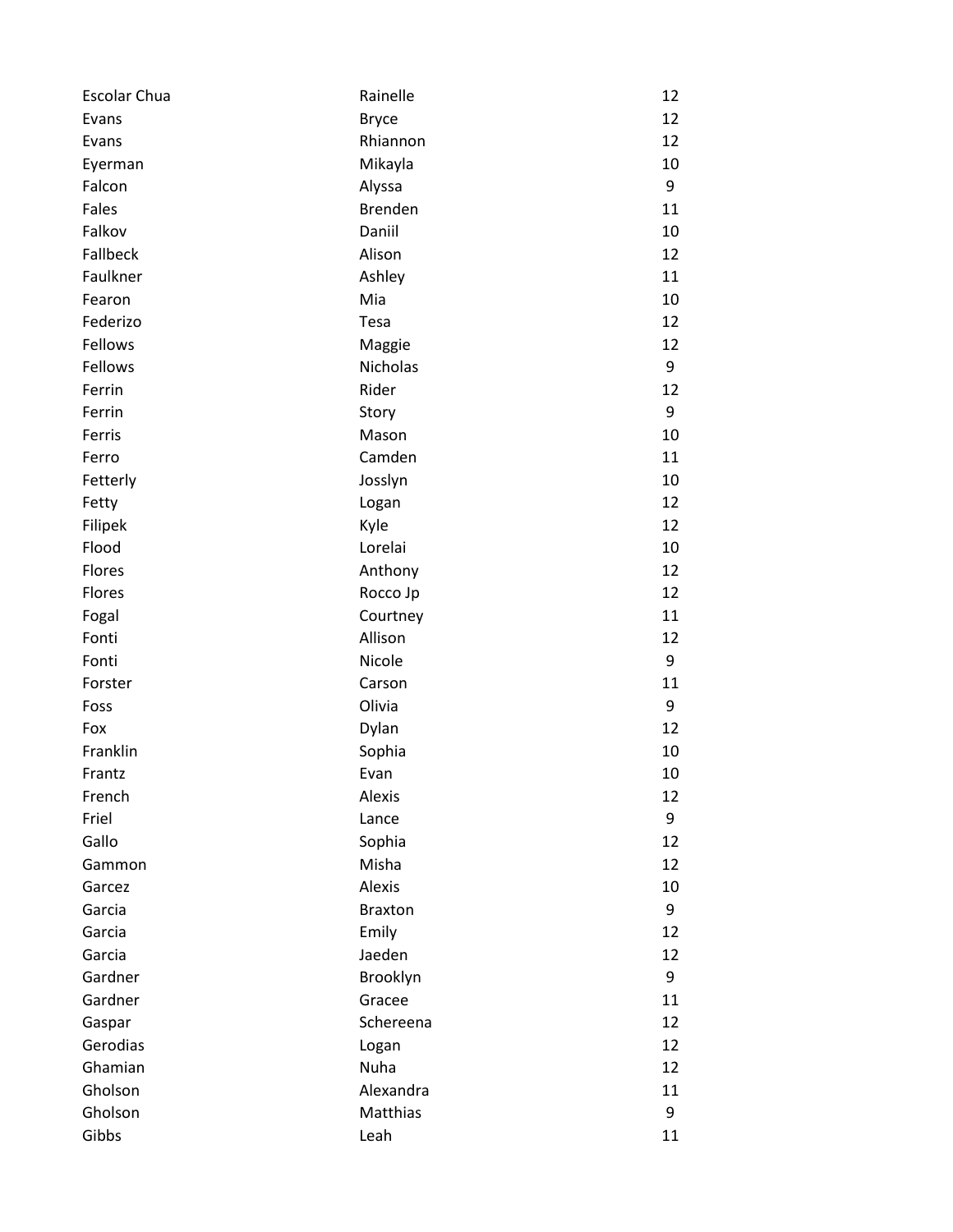| Gibson     | Cole        | 11 |
|------------|-------------|----|
| Gibson     | Sophia      | 10 |
| Giles      | Olivia      | 12 |
| Giles      | Thomas      | 9  |
| Gilliland  | Jackson     | 11 |
| Gilliland  | Reese       | 11 |
| Gilliland  | Sophia      | 9  |
| Gilmore    | Kaden       | 12 |
| Gilmore    | Kaden       | 12 |
| Ginty      | Andrew      | 9  |
| Gladysh    | Angela      | 9  |
| Gobbell    | Paige       | 12 |
| Gobbi      | Kyle        | 12 |
| Goff       | Ryan        | 11 |
| Goldman    | Leon        | 10 |
| Goldsby    | Madison     | 11 |
| Gong       | Ethan       | 12 |
| Gonzales   | Joshua      | 11 |
| Gonzalez   | Alexander   | 11 |
| Gonzalez   | Analyse     | 12 |
| Gonzalez   | Elle        | 9  |
| Gonzalez   | Kendall     | 11 |
| Goold      | Aaron       | 12 |
| Gowin      | Emma        | 11 |
| Graham     | Rosemary    | 11 |
| Graham     | Skyla       | 11 |
| Grantham   | Grace       | 10 |
| Gray       | Isabella    | 11 |
| Grbic      | Dylan       | 9  |
| Green      | Dylan       | 10 |
| Green      | Natha       | 11 |
| Green      | Owen        | 10 |
| Green      | Paris       | 12 |
| Grigsby    | Cole        | 11 |
| Grosse     | Zedric      | 10 |
| Groves     | Haley       | 11 |
| Groves     | Jadon       | 12 |
| Guensler   | Ethan       | 12 |
| Guidry     | Kailee      | 12 |
| Guild      | Landon      | 9  |
| Gulde      | Christopher | 11 |
| Gullicksen | Hailey      | 9  |
| Gurses     | Lara        | 9  |
| Habeebi    | Natalie     | 9  |
| Hadden     | Mary        | 11 |
| Hall       | Dana        | 12 |
| Hall       | Kate        | 10 |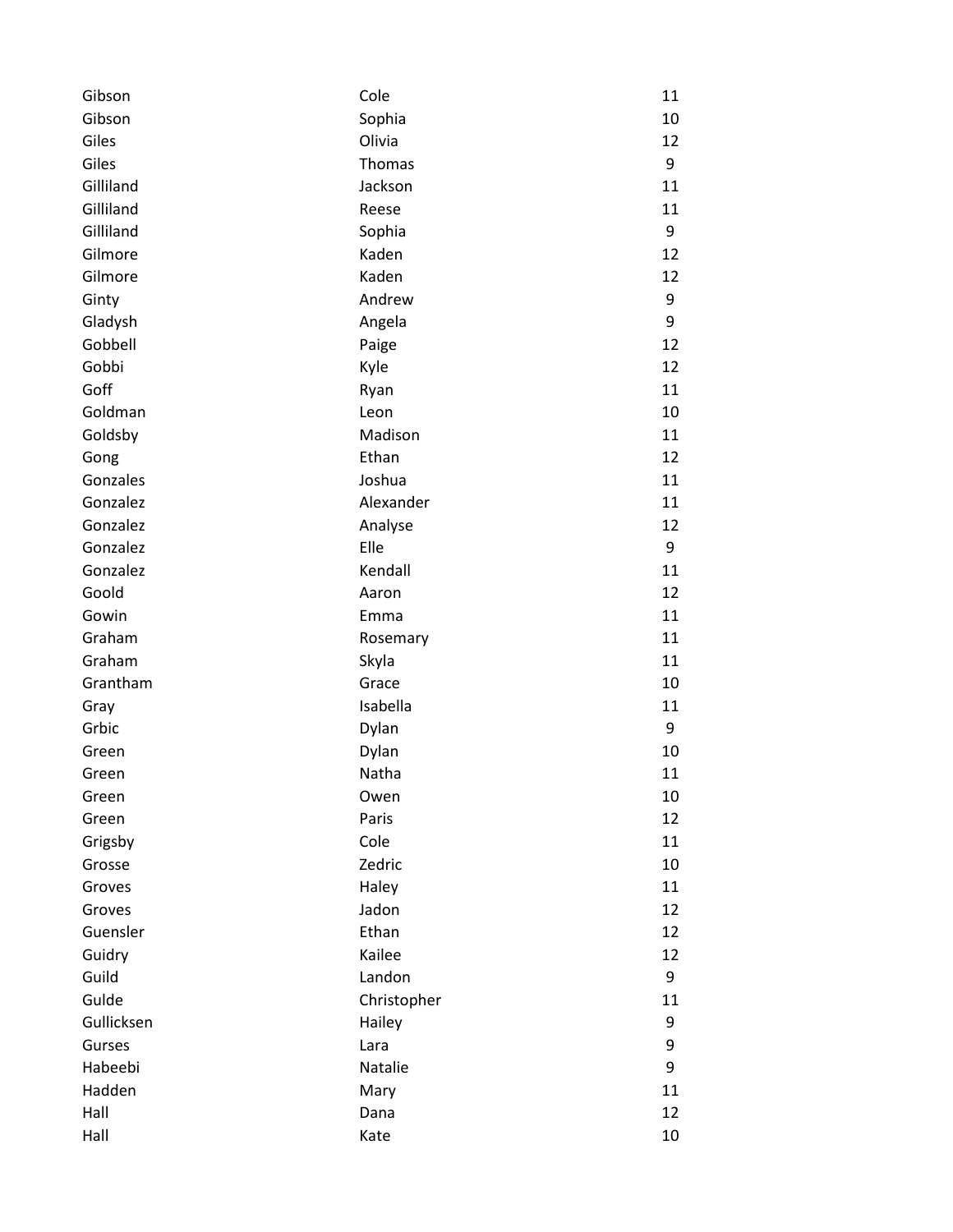| Hall       | Tatum          | 12 |
|------------|----------------|----|
| Hamm       | Noah           | 11 |
| Hanna      | Amira          | 10 |
| Hansen     | Emma           | 9  |
| Hansen     | Evan           | 9  |
| Hanson     | Kimberly       | 12 |
| Hanson     | Mark           | 12 |
| Harmon     | Avery          | 10 |
| Harper     | Analise        | 11 |
| Harrell    | Drew           | 11 |
| Harriman   | Rogan          | 11 |
| Harris     | Wyatt          | 11 |
| Harrison   | Macy           | 11 |
| Harticon   | Cali           | 11 |
| Hartmann   | Ethan          | 12 |
| Hartmann   | Owen           | 9  |
| Harvey     | Jacob          | 12 |
| Harvey     | Quinn          | 9  |
| Harvey     | Samuel         | 11 |
| Hatch      | Cady           | 11 |
| Hatton     | Axolotl        | 10 |
| Haughey    | Kristen        | 11 |
| Hauswitzer | Alex           | 12 |
| Hawks      | Sarah          | 10 |
| Hawthrone  | Isaac          | 11 |
| Heard      | Madison        | 10 |
| Heaton     | Anna           | 9  |
| Heaton     | <b>Braden</b>  | 11 |
| Heavin     | Christian      | 12 |
| Heffron    | <b>Brennon</b> | 12 |
| Heitman    | Corban         | 9  |
| Heitman    | Noah           | 11 |
| Heitz      | Vanessa        | 9  |
| Helwig     | <b>Bailey</b>  | 9  |
| Hemesi     | Michael        | 11 |
| Henderson  | Tyler          | 11 |
| Heninger   | Rebekah        | 12 |
| Hennessy   | Quinn          | 10 |
| Hennessy   | Tyler          | 10 |
| Hensley    | Hailey         | 11 |
| Herbert    | Trent          | 11 |
| Herbold    | Laura          | 10 |
| Herbold    | Robert         | 12 |
| Herkenrath | Dom            | 12 |
| Herman     | Sophia         | 9  |
| Hernandez  | Natali         | 11 |
| hernandez  | preciliano     | 10 |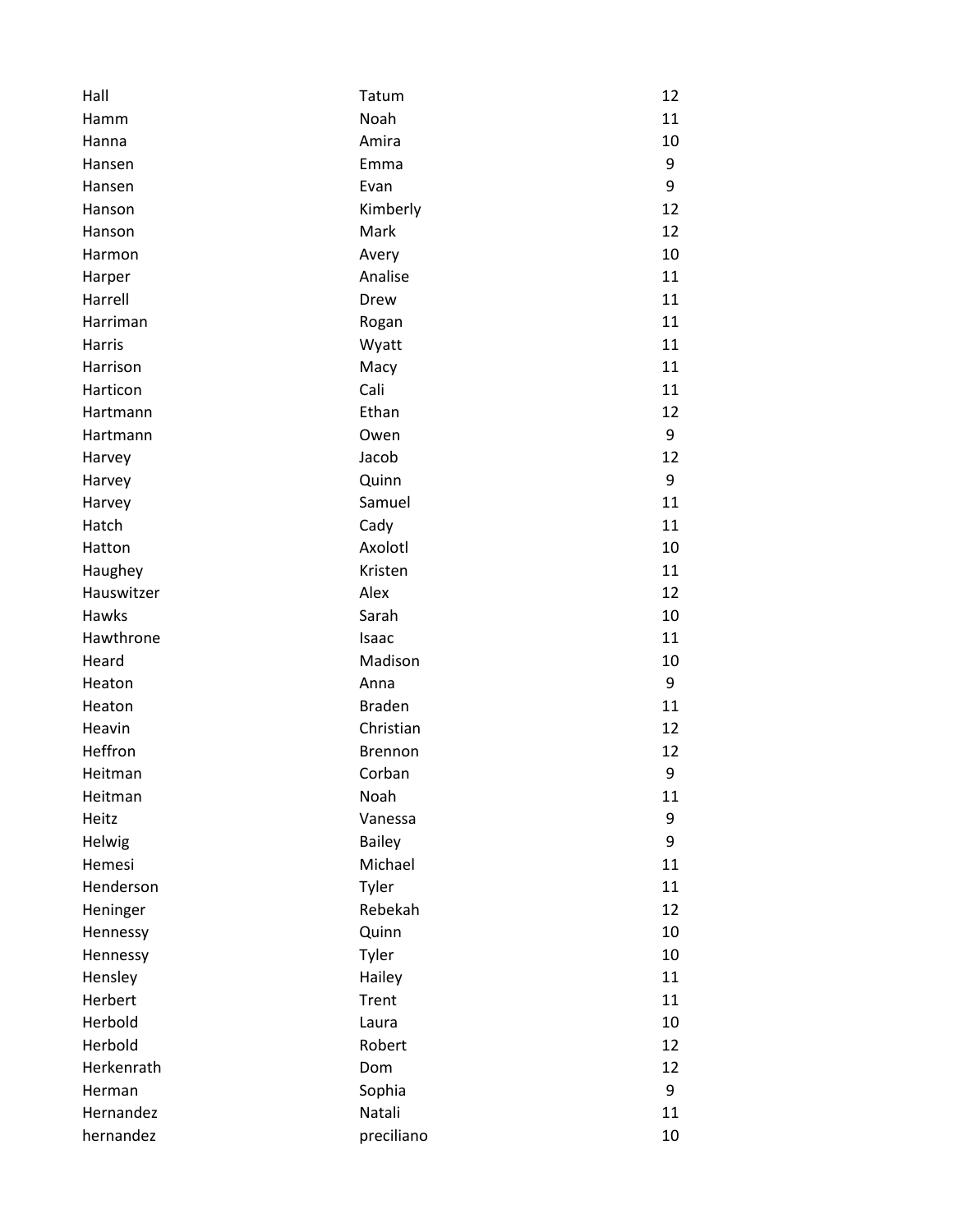| Hersey             | Emma          | 9     |
|--------------------|---------------|-------|
| Heyward            | Caden         | 9     |
| Heyward            | Madeline      | 12    |
| Heyward            | Tegan         | 9     |
| Heywood            | Amelia        | 12    |
| <b>High School</b> | Challenge     | Other |
| Hill               | Zain          | 12    |
| Hillburn           | Stephanie     | 12    |
| Hills              | Riley         | 9     |
| Hinkle             | Hailey        | 10    |
| Hirota             | Ben           | 11    |
| Hocker             | Griffin       | 12    |
| Hodgdon            | Evan          | 10    |
| Hodge              | Parker        | 9     |
| Hodson             | Charlotte     | 12    |
| Hoffman            | Eva           | 10    |
| Hoffman            | Lauryn        | 9     |
| Hoffman            | Shelby        | 9     |
| Holbert            | Julia         | 10    |
| Holguin            | Isabela       | 12    |
| Holguin            | Juliana       | 12    |
| Holguin            | Natalya       | 11    |
| Holmes             | Autumn        | 10    |
| Holmes             | Madysen       | 11    |
| Holverson          | Jordan        | 12    |
| Honey              | Jacob         | 9     |
| Honsal             | Calvin        | 10    |
| Hopkins            | Tila          | 9     |
| Horner             | <b>Travis</b> | 12    |
| Horwath            | Savannah      | 10    |
| Hough              | Julian        | 10    |
| Houghton           | Colin         | 12    |
| Hourscht           | Sierra        | 12    |
| Howard             | Rylan         | 12    |
| Huang              | Christopher   | 12    |
| Huang              | Ethan         | 10    |
| Hubbard            | Benjamin      | 11    |
| Huber              | Kaila         | 11    |
| Huckaby            | <b>Blake</b>  | 12    |
| Hunerlach          | Heather       | 11    |
| Hystad             | Chloey        | 11    |
| Ibale              | Mary          | 12    |
| Ibanez             | Lex           | 11    |
| Igawa              | Natalie       | 10    |
| Ignacio            | Lizeth        | 11    |
| Isaac              | Caitlyn       | 12    |
| Ishmon             | Nathan        | 9     |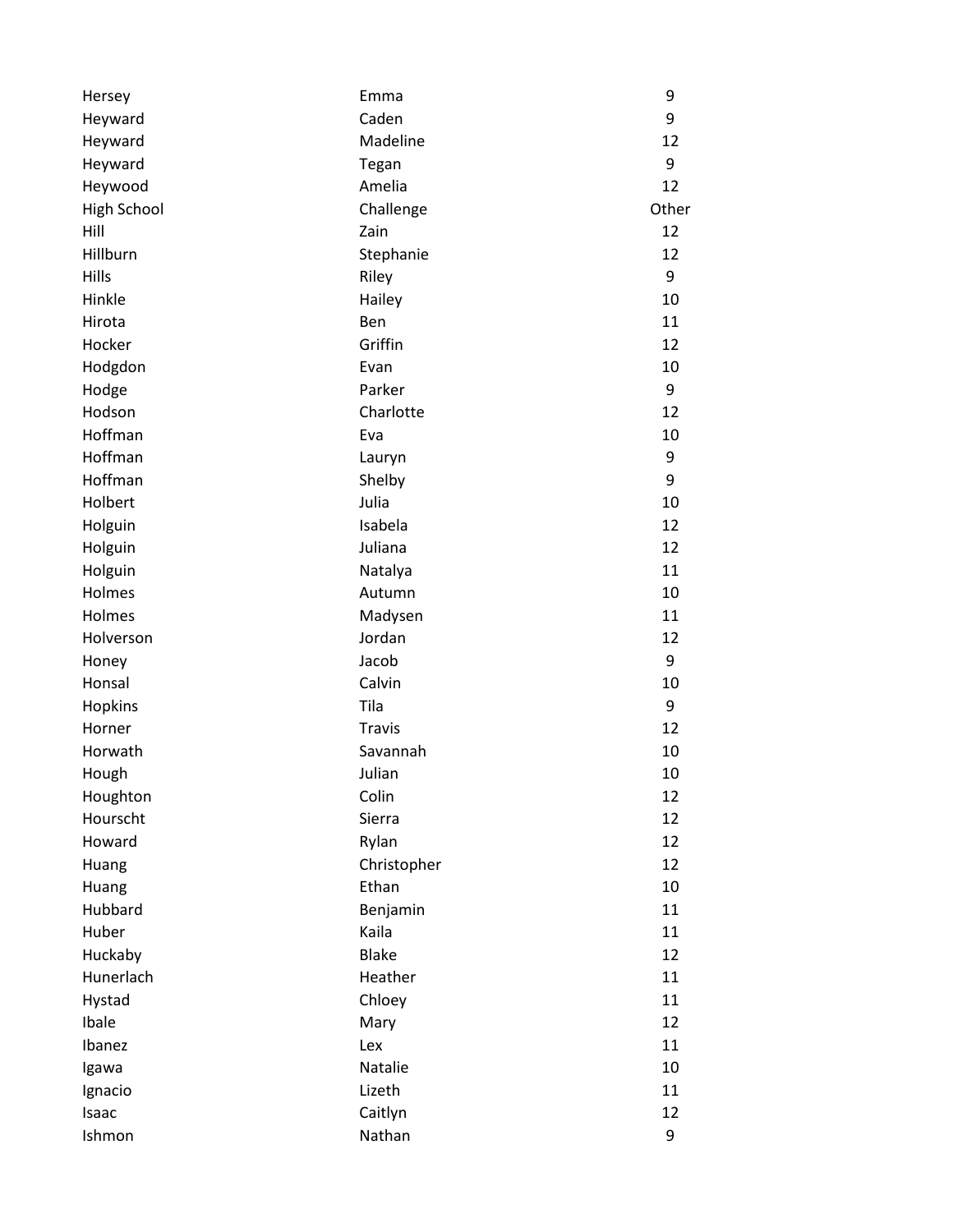| Ito         | Ausyin         | 11      |
|-------------|----------------|---------|
| Jackson     | Jarred         | 11      |
| Jackson     | Josselyn       | 9       |
| Jacobo      | Daniel         | 9       |
| Jacobson    | Ethan          | 11      |
| James       | Ashley         | 12      |
| James       | Mika           | 9       |
| Jamison     | Daphne         | 12      |
| Jarquin     | <b>Breanna</b> | 9       |
| Jensen      | Zachary        | 12      |
| Johnson     | Aliyah         | 11      |
| Johnson     | Andrew         | 9       |
| Johnson     | Demitrius      | 12      |
| Johnson     | Ella           | 11      |
| Johnson     | Haylie         | 12      |
| Johnson     | Jack           | 9       |
| Johnson     | Sara           | 10      |
| Jones       | <b>Bailey</b>  | 11      |
| Jones       | Ella           | 11      |
| Jones       | Emily          | 11      |
| Jones       | Gavin          | 12      |
| Jones       | Kelly          | Faculty |
| Jones       | Timothy        | 11      |
| Jordan      | Matthew        | 12      |
| Josan       | Sejhal         | 11      |
| Joy         | Tyler          | 9       |
| Juarez      | Ella           | 12      |
| Juarez      | Lizbeth        | 12      |
| Judge       | Jovin          | 10      |
| Julianus    | Elizabeth      | 12      |
| Juneau      | Landon         | 9       |
| Jungjareon  | Zev            | 12      |
| Juricich    | Lindsey        | 12      |
| Kaff        | Katherine      | 12      |
| Kalafat     | Aykan          | 9       |
| Kalvass     | Trevor         | 9       |
| Kang        | Manveer        | 12      |
| Kaschmitter | Ryan           | 12      |
| Katapodis   | Austin         | 10      |
| Kato        | Aiden          | 9       |
| Kato        | Caitlin        | 9       |
| Keehn       | Clara          | 9       |
| Keim        | Caitlin        | 11      |
| Keitt       | Kaylee         | 9       |
| Keitt       | Kaylee         | 9       |
| Kellogg     | Hannah         | 11      |
| Kelly       | Austen         | 9       |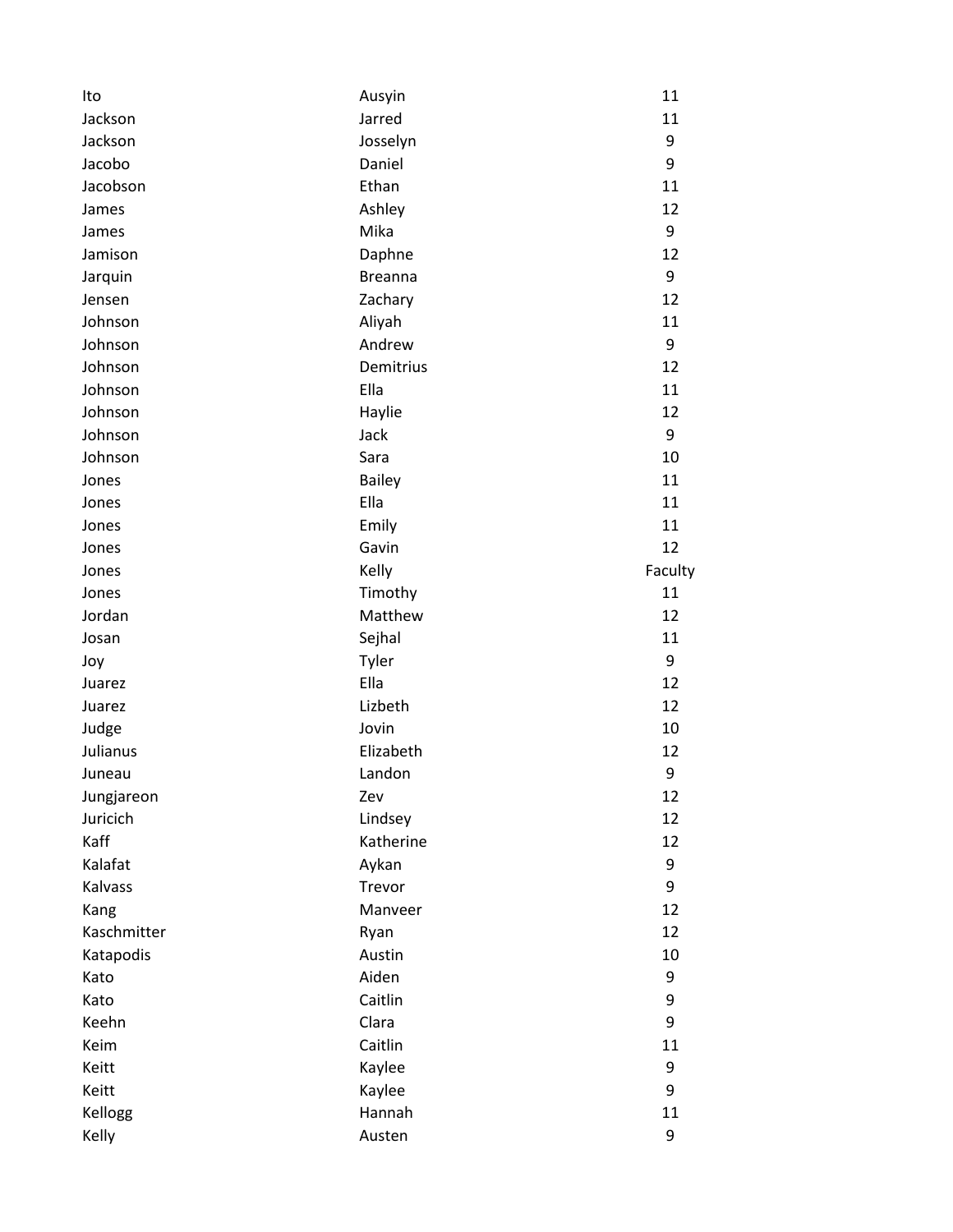| Keppel       | Carson     | 12 |
|--------------|------------|----|
| Kernan       | Nicole     | 10 |
| Kerr         | Kamden     | 11 |
| Kilgore      | Addyson    | 11 |
| King         | Asher      | 9  |
| King         | Richard    | 10 |
| Kippen       | Allison    | 12 |
| Kippen       | Kyle       | 10 |
| Kissinger    | Danika     | 10 |
| Kiyak        | Kaan       | 9  |
| Kloster      | Aidan      | 11 |
| Klug         | Daniel     | 9  |
| Kneff        | Kylie      | 11 |
| Knight       | Alexander  | 12 |
| Knutson      | Justin     | 12 |
| Kolhoff      | Conner     | 12 |
| Kolhoff      | Kaylee     | 10 |
| Konow        | Ellie      | 9  |
| Kraemer      | Chloe      | 12 |
| Kraude       | Lucas      | 9  |
| Kravich      | Alexandra  | 11 |
| Krolik       | Robert     | 12 |
| Krull        | Keiona     | 11 |
| Krupp        | Garrett    | 12 |
| Kruzic       | Kalifornia | 11 |
| Kryukovskikh | Lola       | 9  |
| Kyro         | Cooper     | 10 |
| Labib        | Marise     | 12 |
| LaChapelle   | Wilson     | 12 |
| Lachman      | Lillian    | 12 |
| Lacy         | Emily      | 12 |
| Lai          | Nathaniel  | 11 |
| Laining      | Jonah      | 12 |
| Laining      | Skyler     | 9  |
| Laiwa        | Lileah     | 12 |
| Lamora       | Elizabeth  | 11 |
| Lange        | Daniel     | 10 |
| Larson       | Eleanor    | 11 |
| Larson       | Gabriel    | 9  |
| Lauder       | Andres     | 12 |
| Laverty      | Alanna     | 11 |
| Laverty      | Asher      | 9  |
| Lawson       | Gavin      | 9  |
| Lawson       | Hailey     | 11 |
| Lawson       | Maliyah    | 11 |
| Le           | Lilly      | 12 |
| Le           | William    | 11 |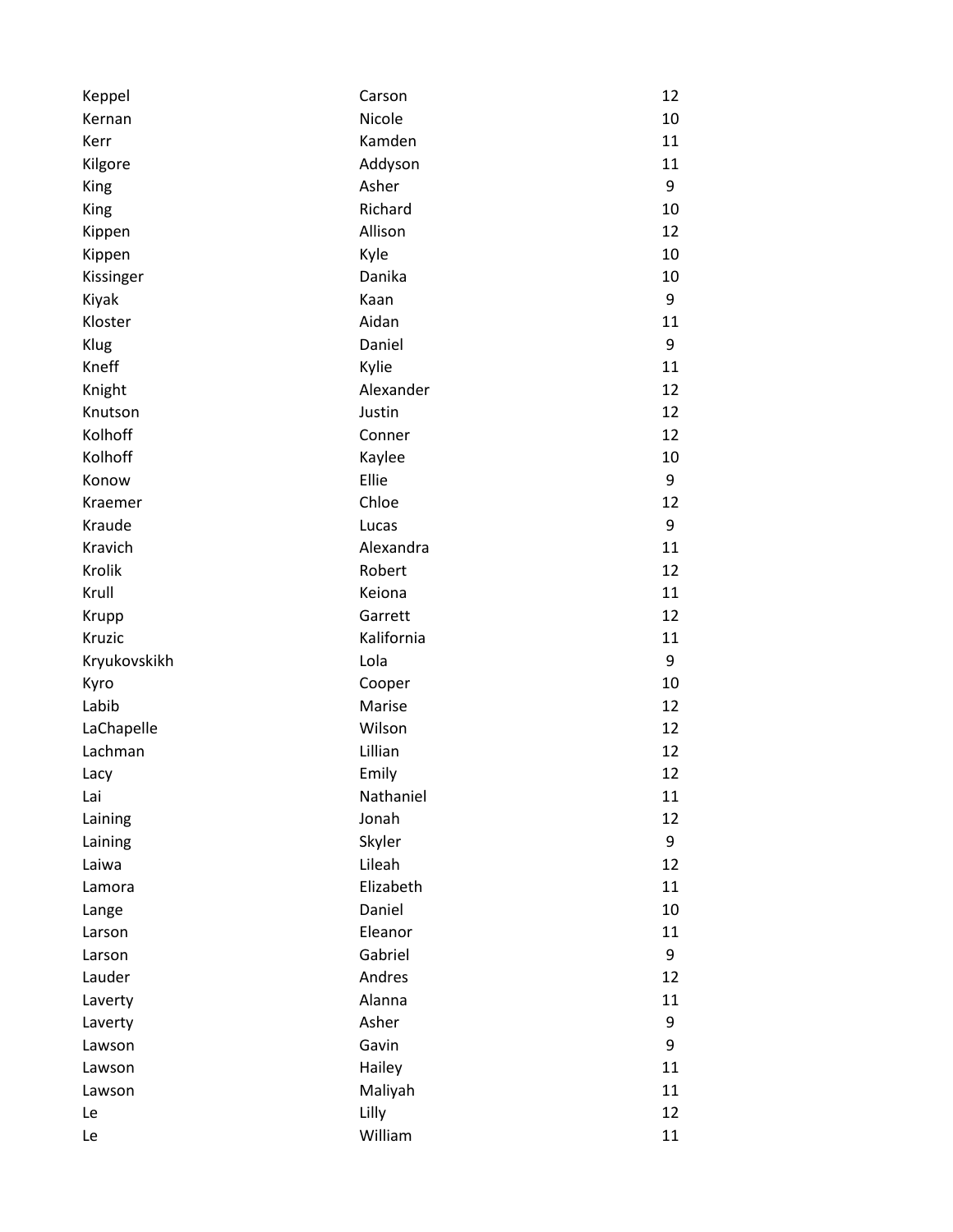| Lealamanua  | Ikaika    | 11 |
|-------------|-----------|----|
| Leavitt     | Andruw    | 12 |
| Lee         | Ellison   | 11 |
| Lee         | Jordan    | 12 |
| Lee         | Samuel    | 12 |
| Leighty     | Dean      | 12 |
| Leighty     | Owens     | 11 |
| Lena        | Sara      | 12 |
| Leonard     | Matthew   | 11 |
| Leong       | Kyra      | 9  |
| Leung       | Ryan      | 11 |
| Levkiv      | Vladyslav | 9  |
| Levy Flores | Paula     | 10 |
| Lewis       | Haven     | 9  |
| Lewis       | Sarah     | 11 |
| Liebman     | Katherine | 9  |
| Lierman     | Jacob     | 11 |
| Lierman     | Matthew   | 9  |
| Limon       | Anthony   | 12 |
| Limon       | Emily     | 10 |
| Linarez     | Alyssa    | 12 |
| Lingatong   | Kayzyl    | 12 |
| Little      | Ayden     | 10 |
| Lockard     | Drew      | 10 |
| Lockard     | Skyler    | 12 |
| Locke       | Madysen   | 12 |
| Looney      | Farrah    | 10 |
| Looney      | Zackary   | 12 |
| Lopez       | Delianna  | 11 |
| Lopez       | Eric      | 11 |
| Lopez       | Faye      | 9  |
| Lopez       | Vincent   | 9  |
| Louie       | Ethan     | 11 |
| Loving      | Xav       | 10 |
| Lowe        | Jackson   | 11 |
| Lucie       | Lauren    | 12 |
| Lumidao     | Nicholas  | 12 |
| Luster      | Hannah    | 11 |
| Lynch       | Lauren    | 11 |
| MacIntosh   | Dawson    | 12 |
| Mackey      | Collin    | 11 |
| Macneil     | Maryn     | 9  |
| Madding     | Molly     | 12 |
| Madsen      | Roland    | 11 |
| Maisano     | Jacob     | 10 |
| Malia       | Madison   | 11 |
| Malia       | Matthew   | 10 |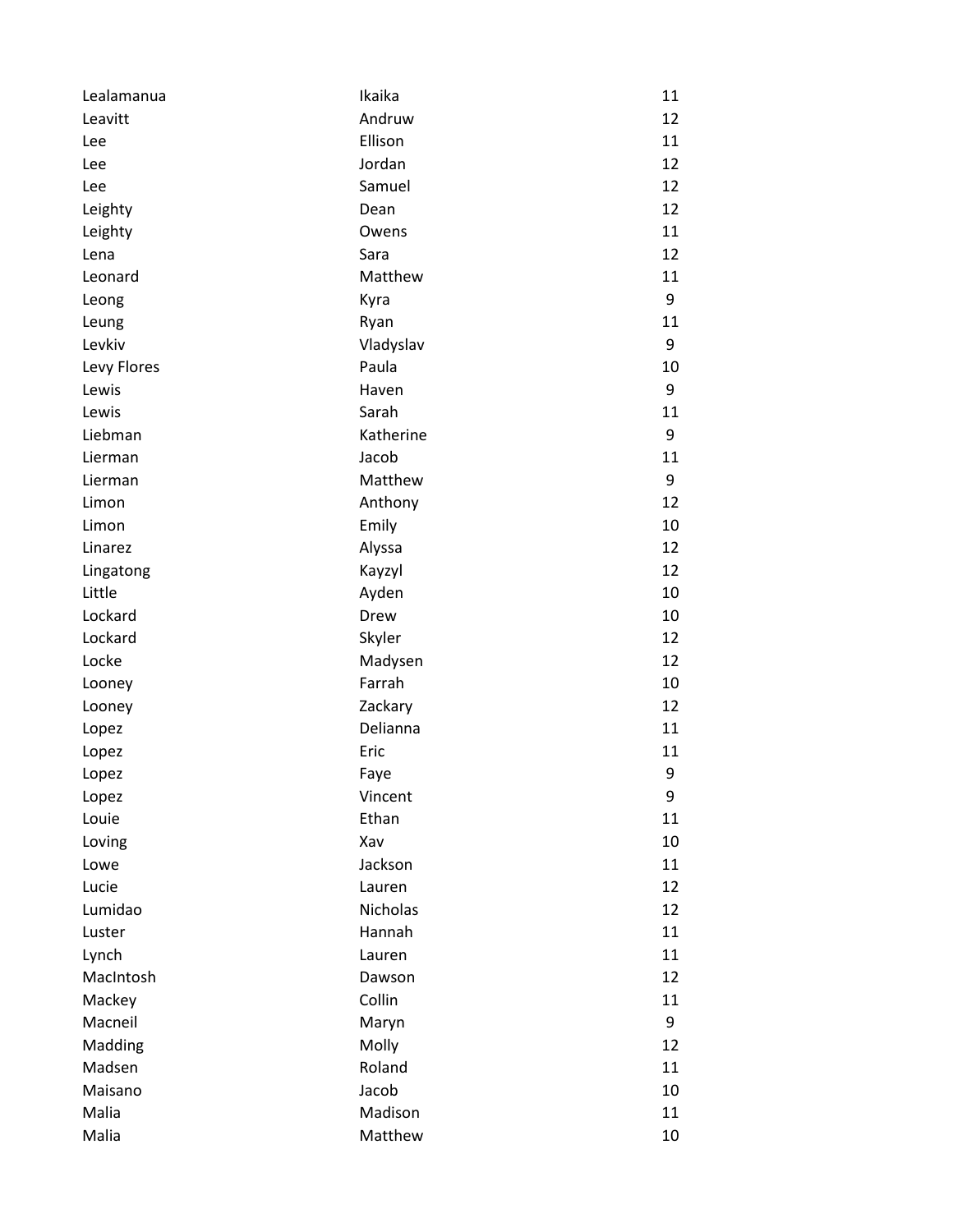| Malkiewicz           | Kyle          | 12 |
|----------------------|---------------|----|
| Mallery              | Jackson       | 11 |
| Mallett              | <b>Brian</b>  | 10 |
| Malone               | Zackary       | 12 |
| Mangalampalli        | Mrinalini     | 12 |
| Mangat               | Shaan         | 10 |
| Mangiapane           | Andrew        | 11 |
| Manipakone           | Vera          | 11 |
| Mantanona            | Lance Arron   | 10 |
| <b>Maples</b>        | Zander        | 12 |
| Maranzino            | Benjamin      | 9  |
| Maravilla            | Lindsey       | 11 |
| Marquez              | Bella         | 11 |
| Marquez              | Sofia         | 12 |
| Marra                | Mad           | 10 |
| Marsh                | Garrett       | 10 |
| Martin               | Addison       | 9  |
| Martin               | Alexandria    | 12 |
| Martin               | Mia           | 11 |
| Martin               | Seth          | 11 |
| Martin               | Wirt          | 12 |
| Martinez             | Daniel        | 10 |
| Martinez             | David         | 12 |
| Martinez             | Kasidy        | 10 |
| Martinez             | Nathan        | 9  |
| Martinez             | Veronicka     | 12 |
| Martinez Bonilla     | Samara        | 10 |
| Mascari              | Augustine     | 12 |
| Mascari              | Sophia        | 10 |
| Mason                | Anastasia S.  | 9  |
| Masoud               | Reyna         | 10 |
| <b>Mast Thompson</b> | Michael       | 11 |
| Mata                 | Airyn         | 12 |
| Mathes               | Emma          | 12 |
| Mathis               | Coral         | 9  |
| Mattipalli           | Sishir        | 11 |
| Maytanes             | Samantha      | 9  |
| <b>McAdams</b>       | Dylan         | 11 |
| McAfee               | Charley       | 11 |
| McAfee               | <b>Stevie</b> | 10 |
| McCall               | Arianna       | 9  |
| McCarthy             | Declan        | 10 |
| McCarty              | Guilianna     | 9  |
| McCarty              | Isabella      | 11 |
| McCarville           | Jake          | 11 |
| McCarville           | Tyler         | 11 |
| McCoy                | Matthew       | 10 |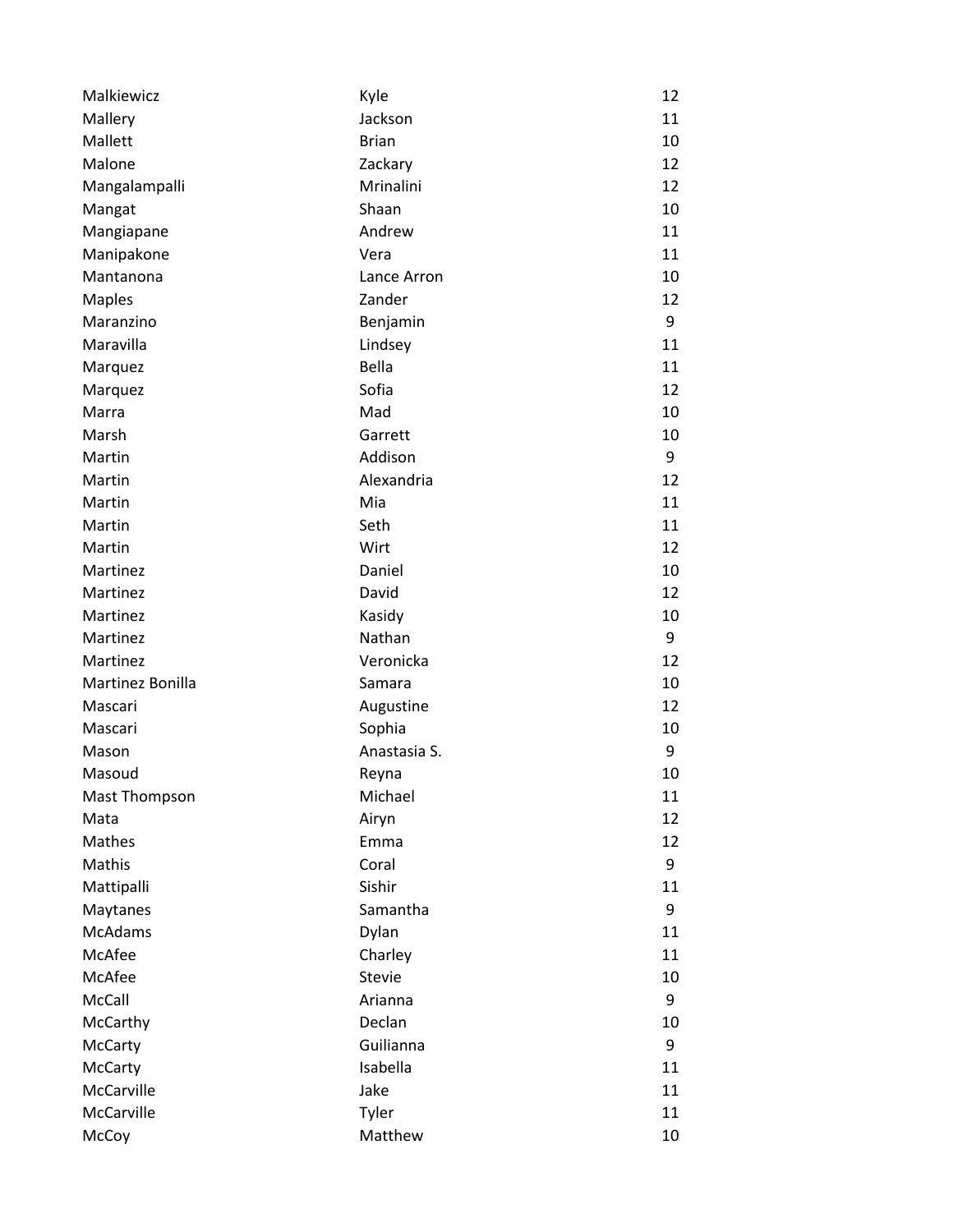| McCoy           | Tara            | 11 |
|-----------------|-----------------|----|
| McCullough      | Colby           | 11 |
| McDaniel        | Keegan          | 10 |
| McElderry       | Heather         | 10 |
| McElderry       | Megan           | 10 |
| Mcelroy         | <b>Brayden</b>  | 12 |
| McIntosh        | Aaron           | 9  |
| McKay           | Kylie           | 12 |
| McKinney        | Abigail         | 9  |
| <b>MCKINNEY</b> | <b>CADE</b>     | 10 |
| McMillan        | Carson          | 10 |
| McMillan        | Eva             | 11 |
| McMillan        | Morgan          | 12 |
| McMillan        | Stella          | 9  |
| McNinch         | lan             | 9  |
| Mcs             | Mia             | 11 |
| Mealy           | Madeline        | 9  |
| Medina          | Mia             | 12 |
| Medina          | <b>Nicholas</b> | 9  |
| Medina          | Sherlenne       | 12 |
| Meek            | Jayden          | 12 |
| Mejia           | Marissa         | 12 |
| Meletlidis      | Theo            | 11 |
| Meletlidis      | Theo            | 11 |
| Mello           | Genevieve       | 11 |
| Mendonca        | Caiden          | 10 |
| Mendonca        | Caleb           | 12 |
| Mendonca        | Cameron         | 12 |
| Mendonca        | Noah            | 11 |
| Mendoza         | Isabell         | 10 |
| Mendoza         | Madilyn         | 9  |
| Mercader        | Elizabeth       | 9  |
| Mercado         | Cheska          | 12 |
| Metcalf         | Davin           | 11 |
| Mickelson       | Sierra          | 12 |
| Miclat          | <b>Alexis</b>   | 12 |
| Middel          | Justin          | 12 |
| Migneault       | Aaron           | 11 |
| Milina          | Kailei          | 10 |
| Miller          | Alexander       | 11 |
| Miller          | Christapher     | 9  |
| Miller          | Donald          | 10 |
| Miller          | Emily           | 10 |
| Millikan        | Asher           | 12 |
| Millikan        | Ethan           | 10 |
| Mills           | Joseph          | 12 |
| Mills           | Michael         | 9  |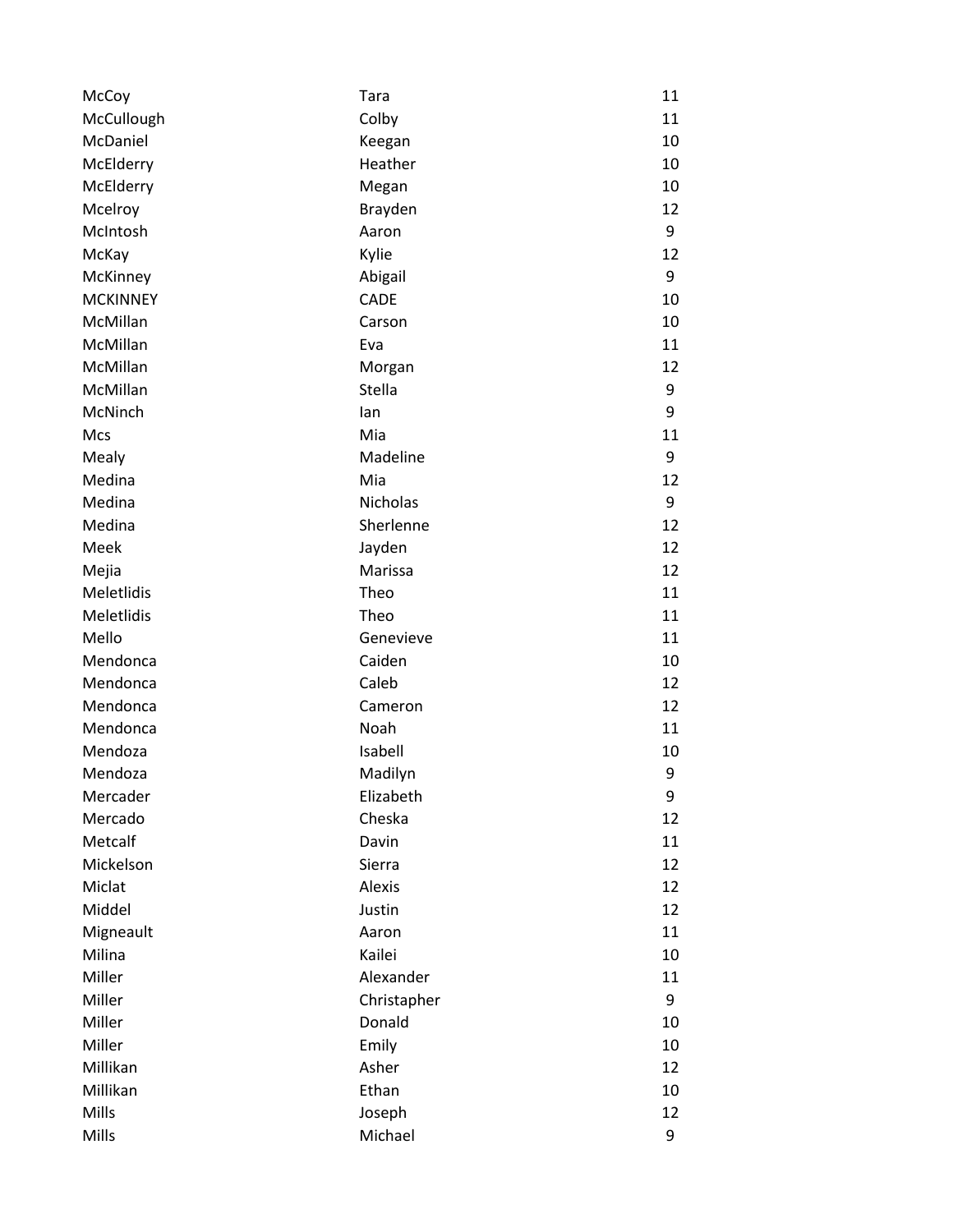| Millsap        | Aaron          | 9  |
|----------------|----------------|----|
| Milne          | Emma           | 10 |
| Miranda        | Samuel         | 10 |
| Moe            | Aaron          | 9  |
| Moncrief       | Dylan          | 11 |
| Moncrief       | Dylan          | 11 |
| Montemayor     | Jillian        | 11 |
| Moore          | Amber          | 12 |
| Moore          | Courtney       | 11 |
| Moore          | Jessica        | 12 |
| Moore          | Nicola         | 12 |
| Moore          | Trevor         | 10 |
| Morillas       | Austin         | 12 |
| Moynihan       | Kamrin         | 12 |
| Mozqueda       | Abilene        | 12 |
| Munoz          | Will           | 9  |
| Murray         | Callie         | 9  |
| <b>Myers</b>   | Dylan          | 11 |
| Nadeau         | David          | 12 |
| Naguit         | Emmanuel       | 12 |
| Nair           | Ryan           | 9  |
| Nakamura       | Ty             | 11 |
| Namboodiri     | Sneha          | 10 |
| Nash           | Gabriella      | 12 |
| Nassif         | Erynn Angela   | 12 |
| navarro        | dominic        | 11 |
| Neagu          | Matthew        | 12 |
| Neal           | Carsen         | 9  |
| <b>Neef</b>    | Ella           | 10 |
| <b>Neef</b>    | Owen           | 12 |
| Neely          | Caleb          | 12 |
| Nereson        | Jacob          | 9  |
| Nevarez-Bacon  | Isaac          | 12 |
| Newell         | Haley          | 12 |
| Newman         | Sariya         | 11 |
| Newman         | Sariya         | 11 |
| Newton         | Ayden          | 9  |
| Nguyen         | Tinalynn       | 9  |
| Nichols        | <b>Brendan</b> | 12 |
| <b>Nichols</b> | Kyra           | 9  |
| Nicholson      | Jayden         | 10 |
| Nielsen        | Joseph         | 10 |
| Nielsen        | Nicolai        | 12 |
| Nikitchuk      | Emily          | 12 |
| Ning           | Murong         | 12 |
| Nishihara      | Analia         | 9  |
| Nishihara      | La'a Kea       | 12 |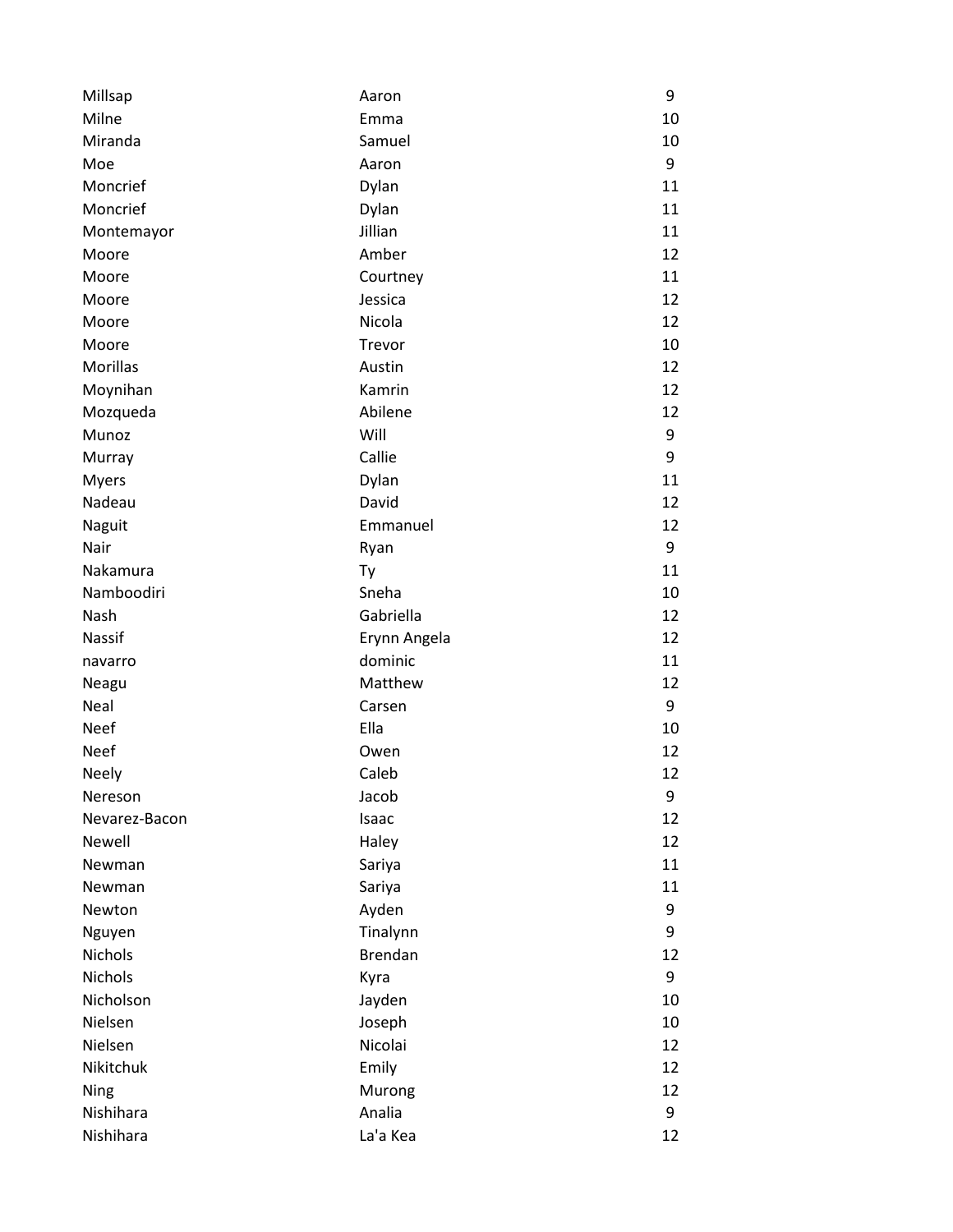| Nishita    | Kaitlyn      | 12 |
|------------|--------------|----|
| Njuguna    | Grace        | 12 |
| Noble      | Sophie       | 12 |
| Nodora     | Angelina     | 11 |
| Noll       | Joshua       | 12 |
| Noori      | Aadila       | 12 |
| Norman     | Olivia       | 10 |
| Nutter     | Joshua       | 12 |
| O'Brien    | Patrick      | 11 |
| O'Donnell  | Jack         | 11 |
| O'Hara     | Morgan       | 12 |
| O'Quin     | Hope         | 11 |
| Oberbillig | Devyn        | 11 |
| OBrien     | Kathleen     | 12 |
| Oliver     | Miriya       | 12 |
| Olsen      | Ryan         | 12 |
| Onstott    | Cade         | 12 |
| Oprescu    | Lucas        | 12 |
| Orta       | Emilia       | 11 |
| Osborne    | Austin       | 12 |
| Osborne    | Austin       | 12 |
| Osborne    | Colby        | 12 |
| Osborne    | Colby        | 12 |
| Osorio     | Isabella     | 9  |
| Ostrom     | Marlee       | 10 |
| Owston     | Emma         | 11 |
| Pace       | Lauren       | 9  |
| Paige      | Aliyah       | 10 |
| Paige      | Tehya        | 12 |
| Pajaro     | Jonazelle    | 12 |
| Pakzad     | Ashley       | 12 |
| Palafox    | Luna         | 9  |
| Palmer     | Lauren       | 12 |
| Panish     | Dominic      | 12 |
| Panlilio   | Caleb        | 9  |
| Pargett    | Dylan        | 11 |
| Parker     | Cooper       | 9  |
| Parker     | Kevin        | 9  |
| Parker     | Malaya       | 11 |
| Parra      | Andrew       | 11 |
| Partida    | Getsemani    | 12 |
| Patel      | Aishwari     | 11 |
| Paterson   | James        | 9  |
| Paterson   | Katherine    | 12 |
| Patrocinio | <b>Bryce</b> | 12 |
| Paulus     | Hope         | 12 |
| Peck       | Caden        | 11 |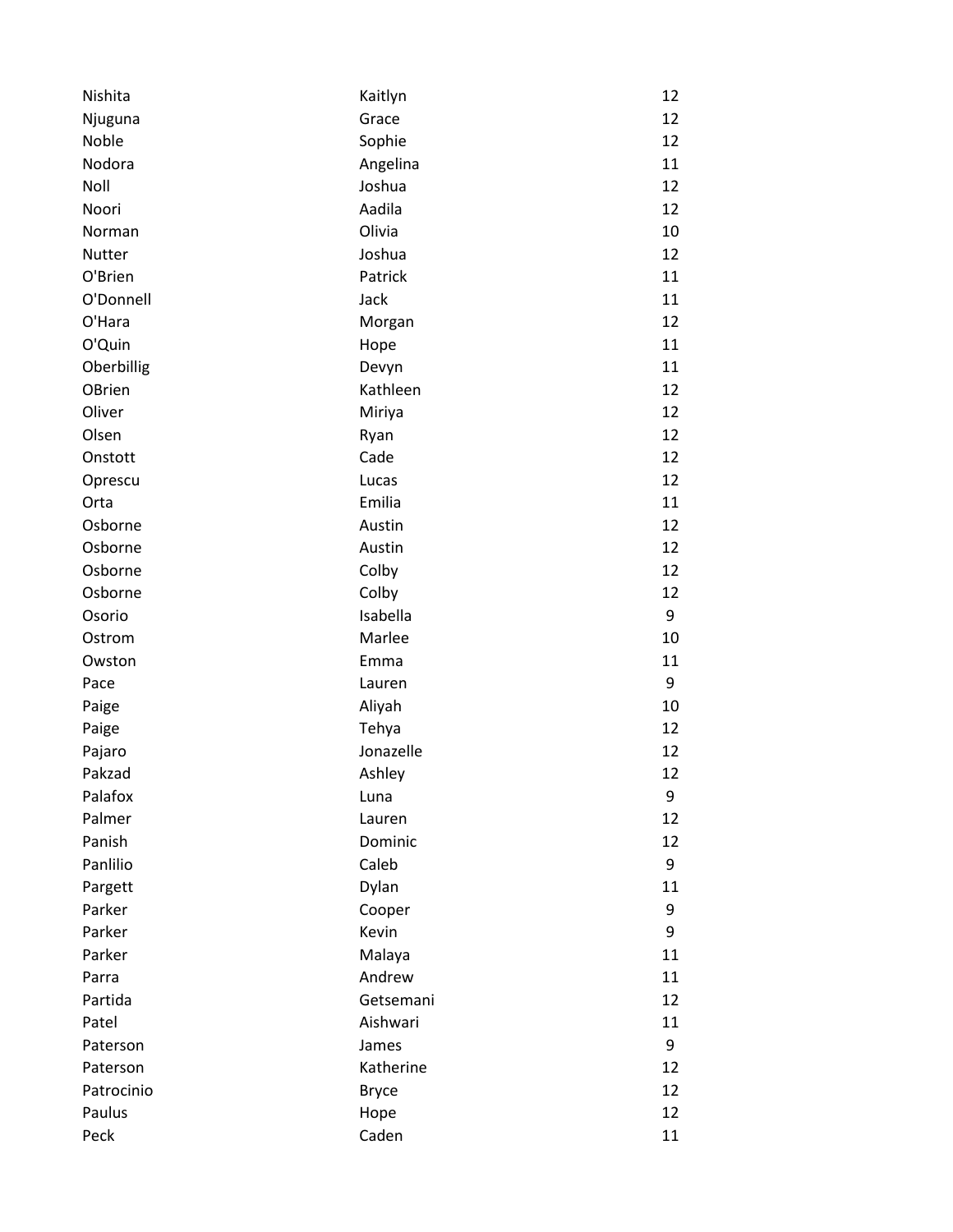| Peck                    | Ruby           | 9  |
|-------------------------|----------------|----|
| Peck                    | Samuel         | 11 |
| Peeters                 | Dylan          | 9  |
| Pelzman                 | Annie          | 11 |
| Pelzman                 | Sophie         | 11 |
| Pena                    | Kaiya          | 11 |
| Pena                    | Tai            | 9  |
| Pena Iturrioz           | Julia          | 10 |
| Pereira Oh              | Gabriel        | 12 |
| Pereyda                 | Isabel         | 9  |
| Perez                   | Mercedes       | 12 |
| Perinoni                | Sophia         | 12 |
| Perkins                 | Calista        | 11 |
| Perkins                 | Gracie         | 10 |
| Perlberg                | Trevor         | 12 |
| Perry                   | Grace          | 12 |
| <b>Persinger Torres</b> | Veronika       | 10 |
| Pesce                   | Gianni         | 9  |
| Peters                  | Jayce          | 11 |
| Petersen                | Kate           | 12 |
| Petersen                | Keira          | 10 |
| Petrie                  | Preston        | 10 |
| Petunis                 | Jack           | 10 |
| Pham                    | Raphael        | 12 |
| Philliber               | <b>Bailey</b>  | 9  |
| Phillips                | Ashlyn         | 12 |
| Phipps                  | Jackson        | 10 |
| Piana                   | <b>Brandon</b> | 12 |
| Pichay                  | Milan          | 11 |
| Pichay                  | Paris-Belle    | 12 |
| Pickell                 | <b>Tierra</b>  | 10 |
| Pickens                 | Caleb          | 10 |
| Pickens                 | Noah           | 12 |
| Pike                    | Noah           | 11 |
| Pittman                 | Hannah         | 10 |
| Platt                   | Colin          | 12 |
| Podesta                 | Roman          | 9  |
| Polley                  | Joshua         | 12 |
| Pollock                 | Johnna         | 10 |
| Poniatowski             | Rylee          | 10 |
| Poniatowski             | Tyler          | 11 |
| Pontes                  | Jenna          | 10 |
| Poppick                 | Elizabeth      | 11 |
| Porter                  | Keaton         | 10 |
| Portlock                | Damon          | 9  |
| Powell                  | Karah          | 10 |
| Prasad                  | Aryan          | 11 |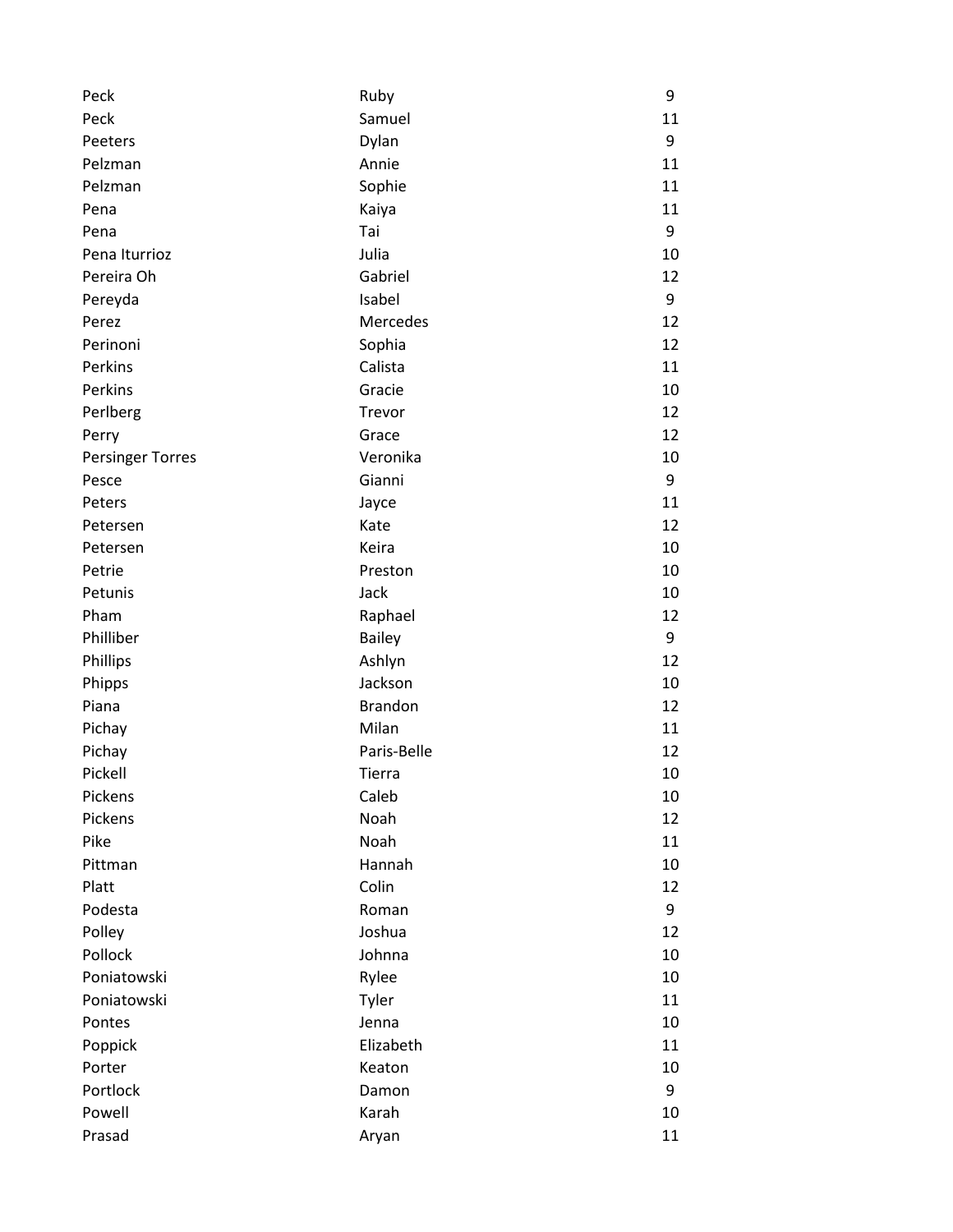| Prasad       | <b>Braylon</b> | 9  |
|--------------|----------------|----|
| Pratt        | Mary           | 12 |
| Pratt        | Rebecca        | 10 |
| Prince       | Kai            | 11 |
| Pringle      | Devin          | 9  |
| Proctor      | Madison        | 9  |
| Prout        | Karley         | 10 |
| Purvis       | Aidan          | 10 |
| Qorbanzadeh  | Sana           | 9  |
| Quam         | Kylie          | 10 |
| Quesenberry  | Jonah          | 12 |
| Quesenberry  | Nolan          | 9  |
| Quiambao     | Radley         | 10 |
| Quint        | Kaitlin        | 12 |
| Ragusa       | Tristan        | 9  |
| Raiford      | Margaret       | 9  |
| Raiford      | Rebekah        | 12 |
| Raimundo     | Nathan         | 10 |
| Ramirez      | Evangelina     | 9  |
| Randhawa     | Suneet         | 12 |
| Rauh         | Kurt           | 9  |
| Raw          | Edw            | 12 |
| Razouane     | Amin           | 9  |
| Razzano      | Lily           | 12 |
| Reader       | Emanuel        | 11 |
| Reboin       | Alissa         | 9  |
| Reddell      | Sienna         | 9  |
| Regan        | Maggie         | 12 |
| Rehman       | Aisha          | 12 |
| Reid         | Lillian        | 11 |
| Reid         | Madeline       | 10 |
| Reid         | Olivia         | 12 |
| Reimers      | Colton         | 11 |
| Reimers      | Colton         | 11 |
| Remine       | Matias         | 12 |
| Remine       | Victoria       | 9  |
| Renoult      | Tyler          | 9  |
| Reynolds     | Alyssa         | 9  |
| Rice         | Alexander      | 12 |
| Rice         | Taylor         | 9  |
| Richardson   | Kyra           | 9  |
| Richins      | Sophia         | 9  |
| Riffie       | Alexander      | 12 |
| <b>Riggs</b> | Elliott        | 12 |
| <b>Riggs</b> | Samuel         | 9  |
| Riley        | Jackson        | 11 |
| Riley        | Jessica        | 9  |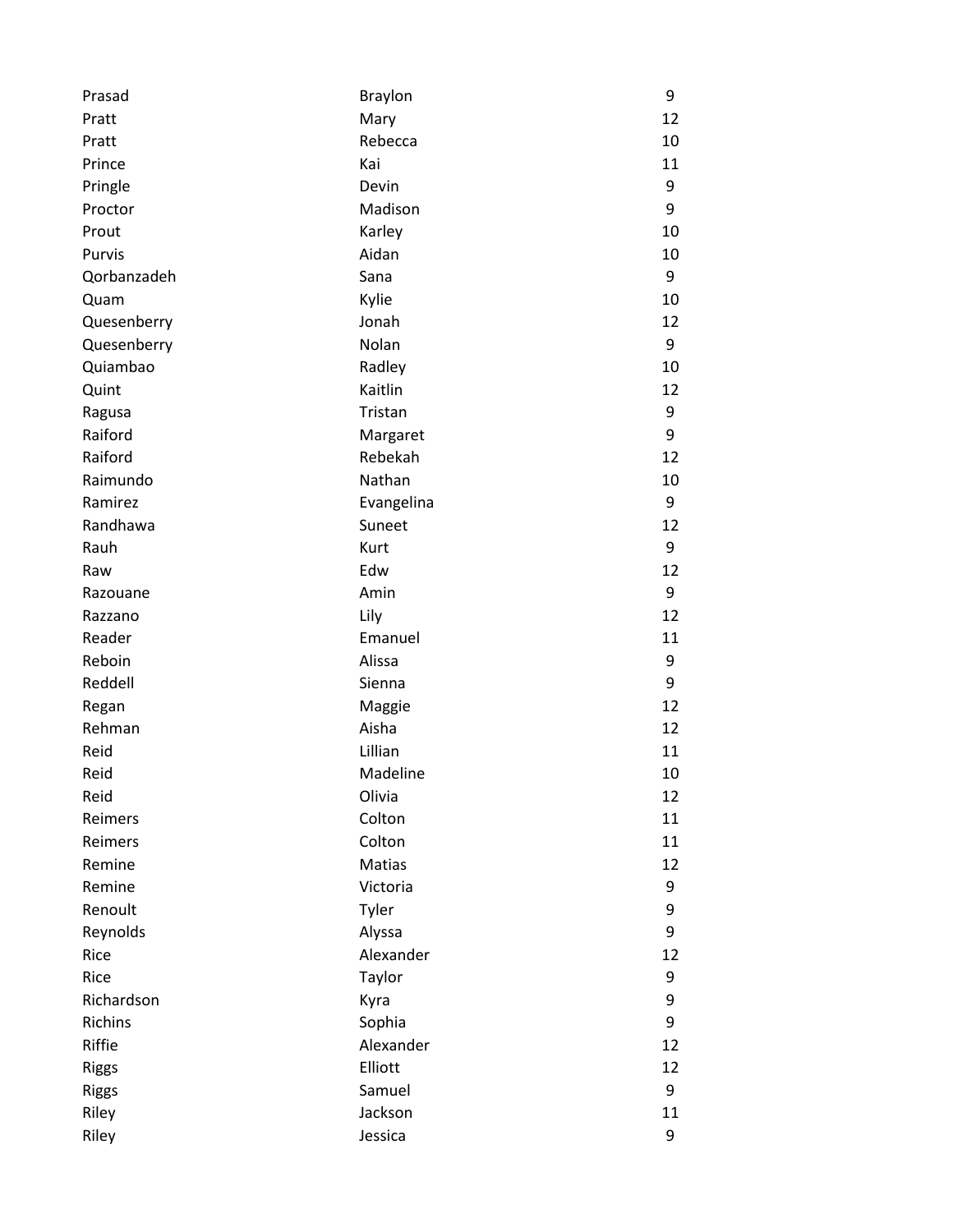| <b>Ripoll Teran</b> | Dylam        | 9  |
|---------------------|--------------|----|
| Ritenour            | Justin       | 11 |
| Robbins             | Kyler        | 12 |
| <b>ROBERTS</b>      | <b>DAX</b>   | 10 |
| Roberts             | Emma         | 11 |
| Roberts             | Payton       | 10 |
| Roberts             | Savannah     | 12 |
| Roberts             | Shelbie      | 10 |
| Robinson            | Bethany      | 12 |
| Robinson            | Conrad       | 10 |
| Robinson            | Jake         | 9  |
| Robken              | Logan        | 11 |
| Roby                | Jaiden       | 11 |
| Rodrigues           | Caitlyn      | 12 |
| Rodriguez           | Davetta      | 10 |
| Rodriguez           | Raul         | 10 |
| Rojas               | Connor       | 11 |
| Romero              | Sofia        | 12 |
| Rose                | Kevin        | 12 |
| Rosenbaum           | Emilee       | 11 |
| Rosson              | Ransyn       | 12 |
| Rosson              | Sean         | 11 |
| Rourke              | Joshua       | 10 |
| Rowlette            | Carson       | 12 |
| Rule                | Dominic      | 12 |
| Russell             | Andrew       | 11 |
| Russell             | <b>Bryan</b> | 10 |
| Russell             | Hli Xia      | 12 |
| Russell             | Payton       | 10 |
| Rutan               | Caden        | 11 |
| Ryan                | Jason        | 11 |
| Sabanikh            | Natalie      | 9  |
| Safford             | Jennell      | 9  |
| Saffouri            | Maximilian   | 10 |
| sagun               | leah         | 9  |
| Salas-Pearson       | Seth         | 12 |
| Salinas             | Justice      | 10 |
| Sampson             | Kristina     | 11 |
| Sanchez             | Domanik      | 11 |
| Sandberg            | Nicole       | 11 |
| Sandberg            | Nicole       | 11 |
| Sanders             | Nia          | 11 |
| Sanders             | William      | 9  |
| Sandhu              | Gracy        | 10 |
| Sandoval            | Larissa      | 9  |
| Sanford             | Madelyn      | 10 |
| Sanger              | Kobi         | 11 |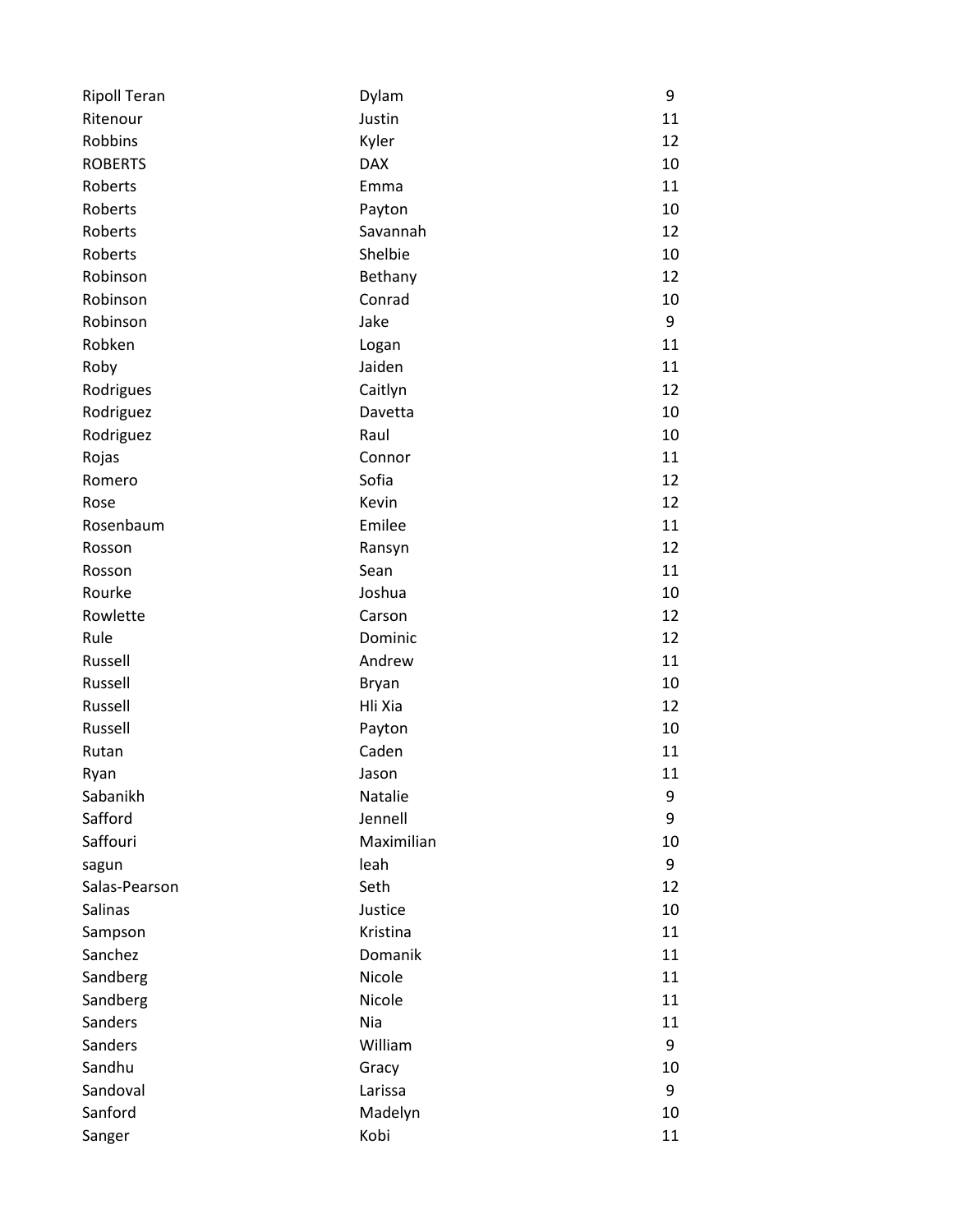| Santos      | Jeremy         | 10 |
|-------------|----------------|----|
| Santos      | Ryan           | 12 |
| Sapp        | Nicholas       | 9  |
| Sarmento    | Mitchell       | 12 |
| Sarmiento   | Isabella       | 9  |
| Sartor      | Hela           | 9  |
| Sarwari     | Ariana         | 10 |
| Sattelberg  | Chloe          | 11 |
| Saunders    | Abigayle       | 9  |
| Savelli     | Kaden          | 12 |
| Scarberry   | Lillian        | 12 |
| Schauer     | Caden          | 12 |
| Schauer     | Jaden          | 11 |
| Schmidt     | Lauren         | 11 |
| Scholl      | Kate           | 12 |
| Schroeder   | Lexi           | 11 |
| Schulzkump  | Amelia         | 12 |
| Schutte     | Charlee        | 10 |
| Schwartz    | Abbigail       | 12 |
| Scott       | Ashley         | 12 |
| Scott       | Hayden         | 12 |
| Scott       | Sophia         | 11 |
| Sears       | Elijah         | 12 |
| Sears       | Nicolette      | 11 |
| Seivert     | Katelyn        | 12 |
| Seivert     | Lauren (Ren)   | 9  |
| Sells       | Carter         | 12 |
| Sells       | Marin          | 10 |
| Sells       | Taylor         | 12 |
| Separovich  | Samantha       | 12 |
| Seymore     | Zachary        | 12 |
| Sharon      | Zachary        | 9  |
| Sharp       | Paige          | 9  |
| Shearon     | Luke           | 12 |
| Shen        | <b>Brianna</b> | 11 |
| Sheynis     | Francesca      | 12 |
| Shipp       | Benjamin       | 11 |
| Shipp       | Nolan          | 12 |
| Shirk       | Jacob          | 12 |
| Shohbozian  | Lauryn         | 10 |
| Shoop-Cudgo | Amari          | 9  |
| Siddiqi     | Sondus         | 9  |
| Sidhu       | Ritu           | 12 |
| Silva       | Madison        | 12 |
| Silver      | Jessalyn       | 10 |
| Simon       | Zachary        | 12 |
| Simpson     | Addison        | 10 |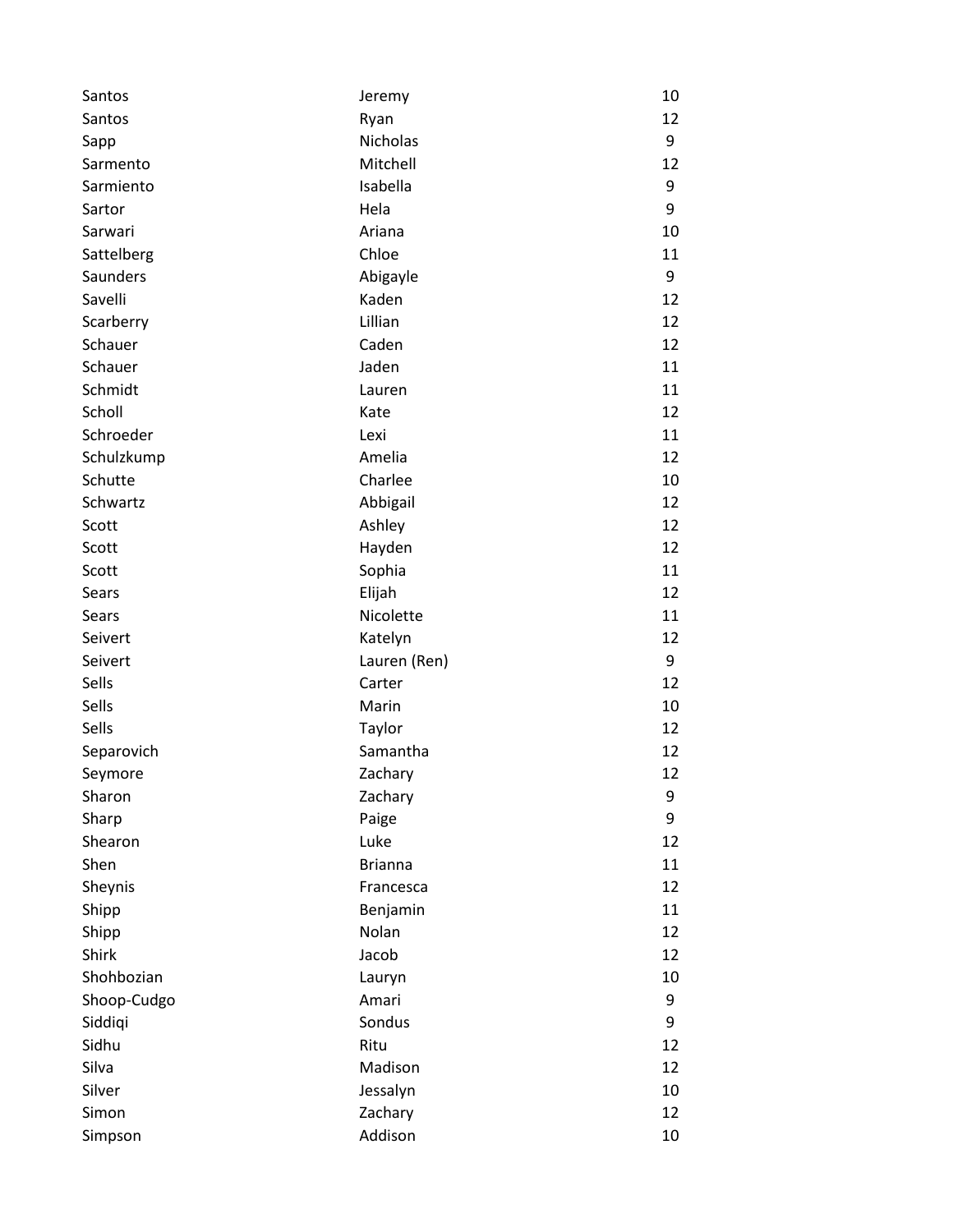| Sims                   | Adrian       | 12 |
|------------------------|--------------|----|
| <b>Skinkle Patrick</b> | Lucas        | 12 |
| Slay                   | Avery        | 11 |
| Slay                   | Avery        | 11 |
| Smith                  | Douglas      | 10 |
| Smith                  | Jillian      | 9  |
| Smith                  | Katie        | 9  |
| Smith                  | Kylie        | 11 |
| Smith                  | Phineas      | 11 |
| Smith                  | Samantha     | 10 |
| Smith                  | Tanner       | 10 |
| Snider                 | Emily        | 12 |
| Snow                   | Erica        | 12 |
| Snow                   | Kaitlin      | 9  |
| Sobala Crawford        | Jasmine      | 9  |
| Solano                 | Nathan       | 12 |
| Solorio                | Liana        | 12 |
| Soltis                 | Daisy        | 11 |
| Song                   | Jiaxi        | 11 |
| Sonoyama               | Kamden       | 12 |
| Soto                   | Alex         | 11 |
| Soto                   | Olivia       | 9  |
| Souza                  | Alicia       | 12 |
| Spencer                | <b>Brady</b> | 10 |
| <b>Stamas</b>          | Zoey         | 11 |
| <b>Stark</b>           | Anthony      | 10 |
| <b>Stark</b>           | Chelsea      | 9  |
| <b>Stark</b>           | Colin        | 12 |
| Starr                  | Katherine    | 12 |
| <b>States</b>          | Cannon       | 12 |
| Stemler                | Alexis       | 12 |
| Stemler                | Analise      | 9  |
| Stephan                | Carter       | 10 |
| Stephens               | Connor       | 9  |
| Stephens               | Paula        | 11 |
| Stivala                | Andalucia    | 12 |
| Stivala                | Apollo       | 9  |
| Strohmeyer             | Logan        | 10 |
| Strohmeyer             | Sophia       | 12 |
| Strong                 | Addison      | 9  |
| Strub                  | Garrett      | 10 |
| Stuessy                | Samuel       | 11 |
| Suit                   | Camryn       | 11 |
| Sunde                  | Jacob        | 12 |
| Sunde                  | Samantha     | 9  |
| Sutton                 | Isabella     | 11 |
| Sutton-Kampfraat       | Payton       | 10 |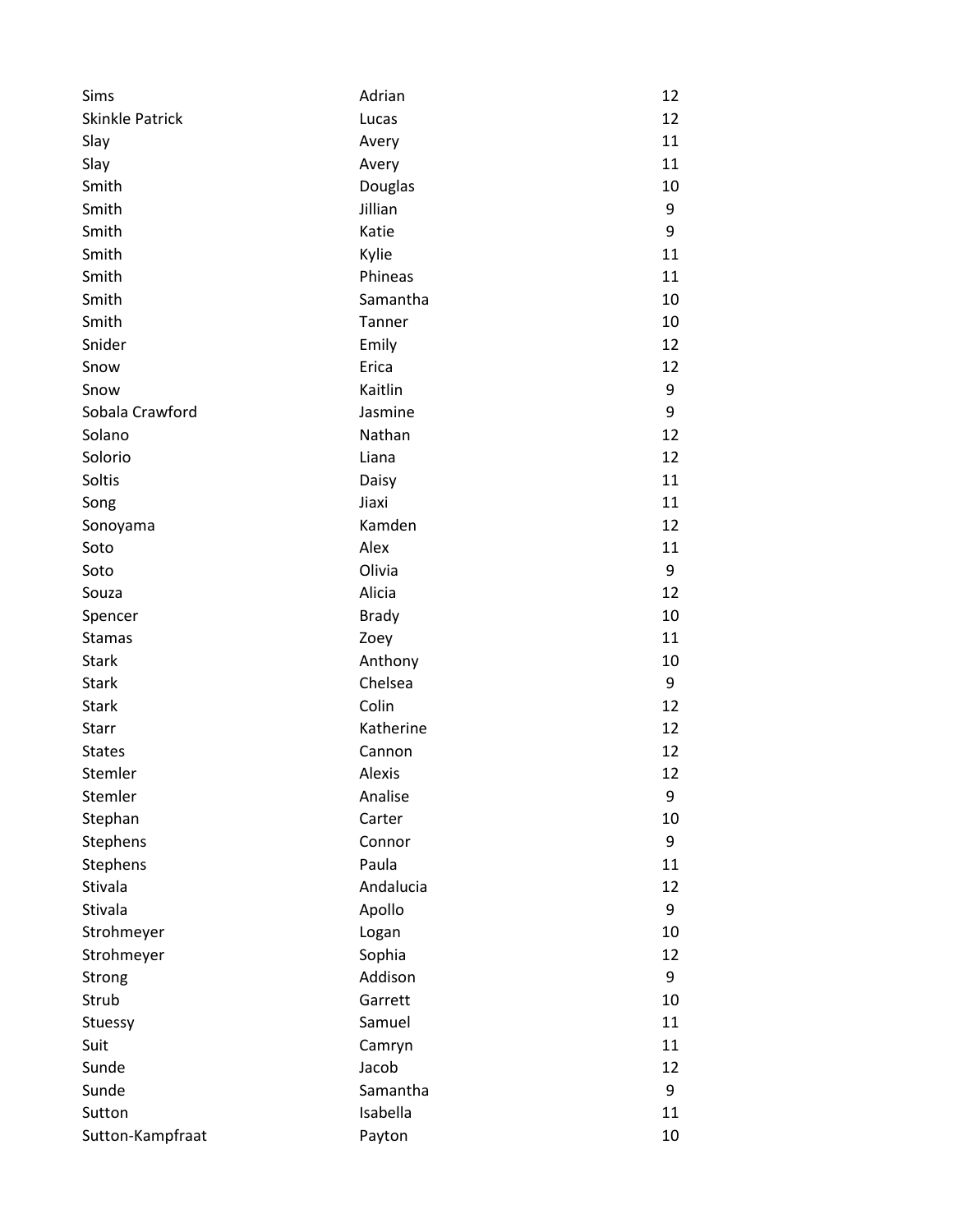| Suwyn                | Peighton        | 11 |
|----------------------|-----------------|----|
| Swartz               | Kylie           | 12 |
| Swoboda              | <b>Brianna</b>  | 9  |
| Swogger              | Abigail         | 12 |
| Swope                | Scott           | 12 |
| Swope                | Sutter          | 10 |
| Tabacco              | James           | 9  |
| <b>Tagert</b>        | Riley           | 12 |
| Tan                  | Regiella Grace  | 12 |
| Tangellapally        | Ronit           | 9  |
| Tapadiya             | Riya            | 12 |
| <b>Tapia</b>         | Makena          | 9  |
| <b>Tarrant Weber</b> | <b>Bodhin</b>   | 9  |
| Taylor               | Khloe           | 10 |
| Taylor               | Sydney          | 10 |
| Teope                | Feizah Addyson  | 12 |
| Terrell              | Chandler        | 10 |
| Thipphawong          | Shan            | 12 |
| Thomas               | Logan           | 11 |
| Thompson             | Caden           | 12 |
| Thompson             | Ethan           | 11 |
| Thompson             | Haley Rae'      | 12 |
| Thompson             | Paisley         | 9  |
| Thompson             | Taryn           | 12 |
| Thornton             | Kaci            | 11 |
| Thornton             | Megan           | 9  |
| Tichauer             | Lyla            | 10 |
| Till                 | Liberty         | 12 |
| Tilney               | Jackson         | 12 |
| Tirona               | Christiana Lois | 10 |
| Tom                  | Anthony         | 10 |
| Torres               | Isabella        | 9  |
| Torrey               | <b>Brooke</b>   | 12 |
| Torrey               | Gisele          | 11 |
| Tozier               | Katherine       | 12 |
| Tramonte             | Remini          | 12 |
| Tran                 | Sydney          | 12 |
| <b>Trett</b>         | Derek           | 9  |
| <b>Trett</b>         | Shane           | 9  |
| <b>Triplet</b>       | Aidan           | 10 |
| Tronnes              | Camden          | 11 |
| Troxel               | Alexis          | 10 |
| <b>Truax</b>         | Chayse          | 12 |
| Tucker               | Justice         | 10 |
| Tujague              | Aiden           | 9  |
| Turnbull             | Noah            | 9  |
| Um                   | Angela          | 12 |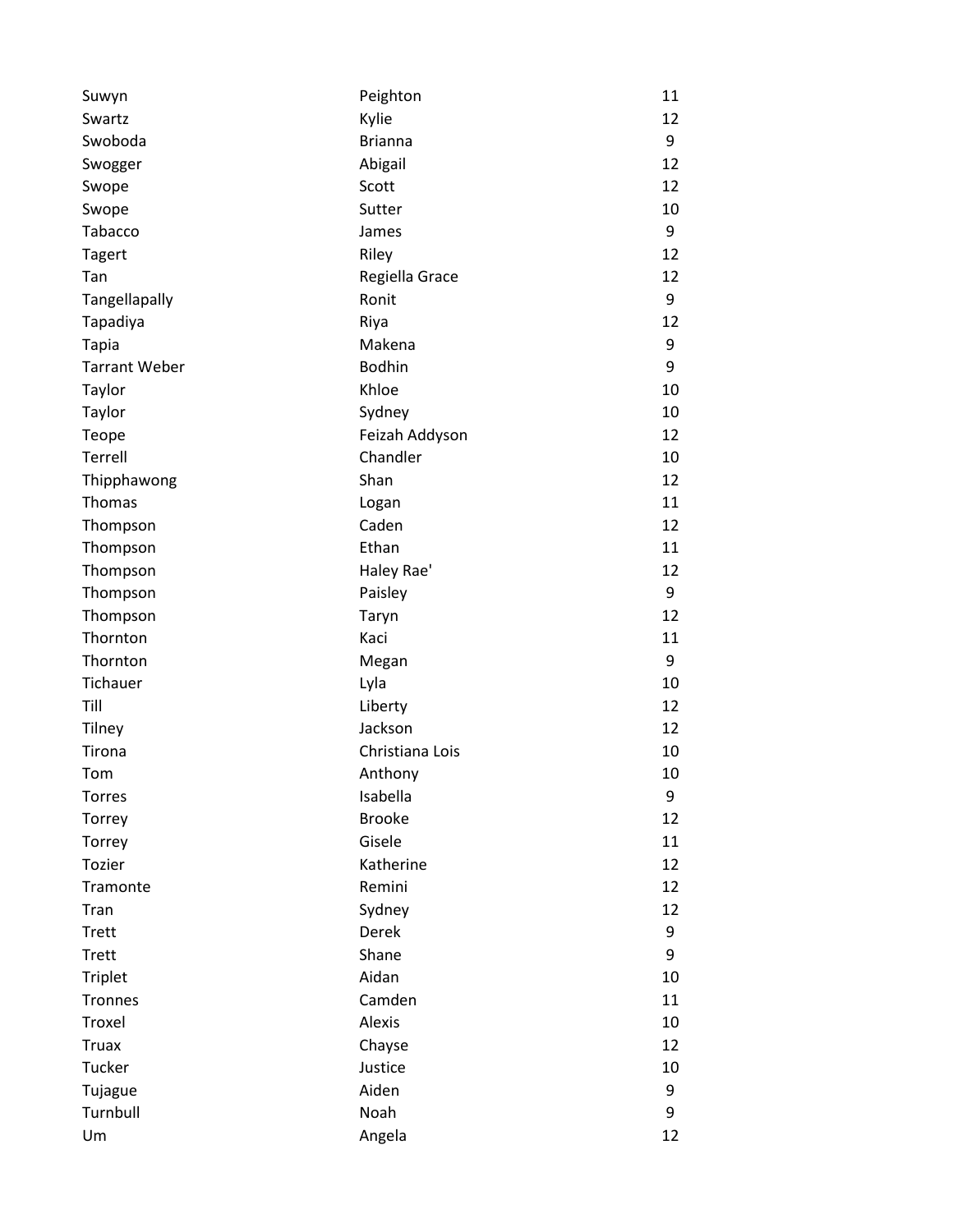| Underwood       | Aubrey        | 9       |
|-----------------|---------------|---------|
| Union           | Shaelyn       | 11      |
| Van Allen       | Grace         | 9       |
| Van Horn        | Michael       | 11      |
| Van Leerdam     | Chloe         | 10      |
| Van Slyke       | Frances       | 12      |
| Van Waardenberg | Jacob         | 12      |
| Van Waardenberg | Mason         | 10      |
| VanLaningham    | Maya          | 10      |
| Vaugh           | Emily         | 12      |
| Vaughan         | Madison       | 11      |
| Vega            | Sofia         | 12      |
| Velo            | Payton        | 9       |
| Verran          | Georgia       | 9       |
| Vesca           | Nicolae       | 12      |
| Vicory          | Colby         | 9       |
| Villalobos Leon | Benjamin      | 11      |
| Villalobos-Leon | Adam          | 9       |
| Visbeck         | <b>Darius</b> | 11      |
| Vlasek          | Trevor        | 11      |
| Voelkert        | Madison       | 9       |
| Vorpagel        | Aiden         | 10      |
| Vorpagel        | Ava           | 12      |
| Wagener         | Jackson       | 10      |
| Wagley          | Asna          | 10      |
| Waldrop         | Jillian       | 11      |
| Walker          | <b>Bailey</b> | 12      |
| Walker          | Brayden       | 9       |
| Walker          | Cole          | 9       |
| Wallace         | Kaden         | 9       |
| Wallin          | <b>Brandi</b> | Faculty |
| Wallin          | Emma          | 9       |
| Wamala          | Nehemiah      | 9       |
| Ward            | Caleb         | 9       |
| Washington      | Devon         | 10      |
| Washington      | Dominic       | 12      |
| Waterman        | Abigail       | 10      |
| Waterman        | Ethan         | 12      |
| Waters          | Christian     | 12      |
| Watson          | Elizabeth     | 10      |
| Watson          | Gavin         | 11      |
| Watson          | Rachel        | 12      |
| Way             | Maximus       | 10      |
| Weaver          | Grace         | 12      |
| Weaver          | Lily          | 10      |
| Weaver          | Noah          | 9       |
| Weidkamp        | Nathan        | 10      |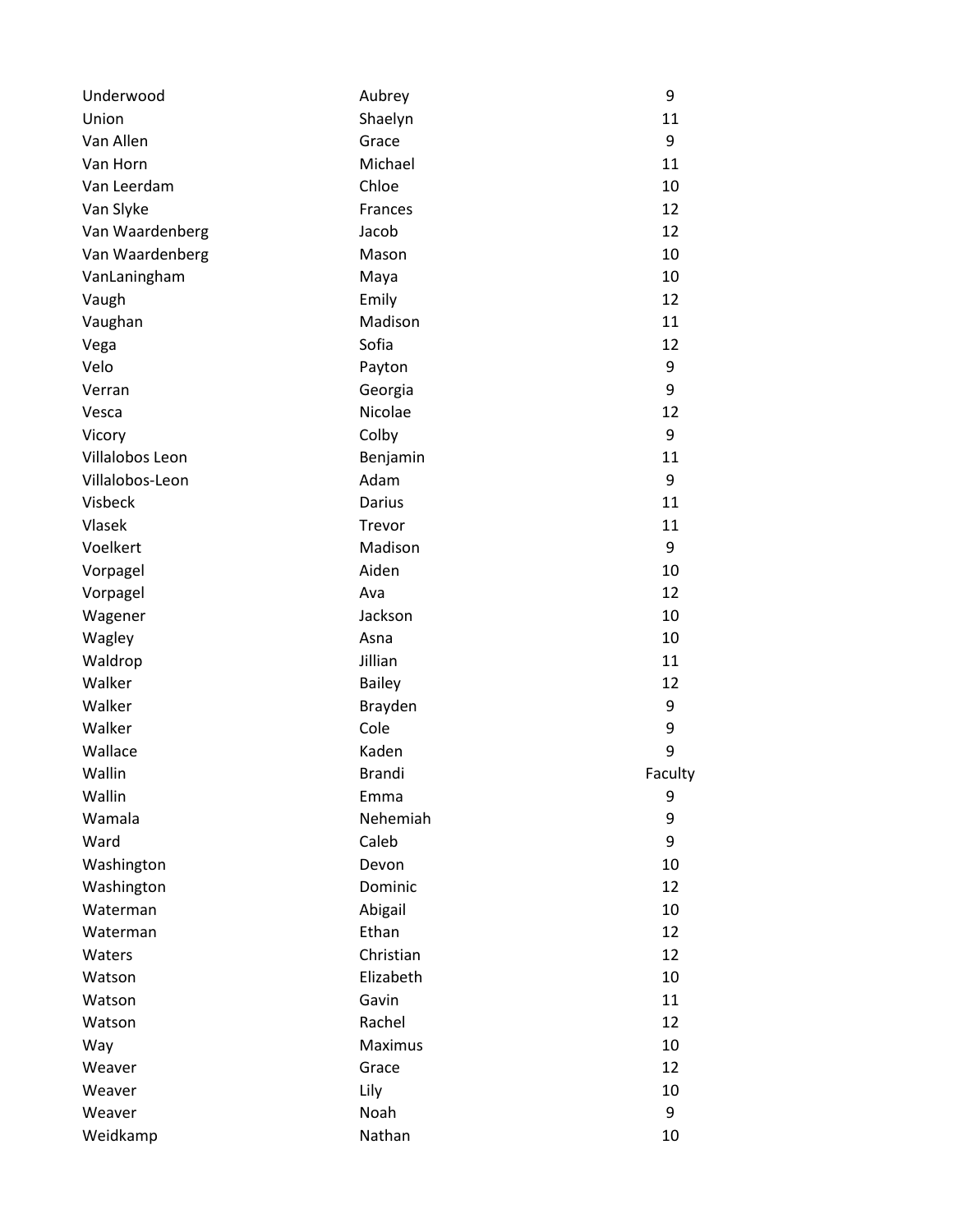| Weight      | Logan         | 9  |
|-------------|---------------|----|
| Weis        | Harper        | 11 |
| Well        | Leena         | 9  |
| Welty       | Timothy       | 12 |
| Welty       | Timothy       | 12 |
| Werner      | Donovan       | 9  |
| Wetteland   | Audrey        | 12 |
| Wharff      | Jayden        | 10 |
| Whitaker    | Jacob         | 12 |
| White       | Ryliana       | 11 |
| Whitt       | Kaylynn       | 12 |
| Whittier    | Kali          | 10 |
| Whittier    | Karlee        | 12 |
| Wilcox      | Ella          | 10 |
| Wilkins     | Megan         | 10 |
| Wilkins     | Sydney        | 9  |
| Williams    | America       | 9  |
| Williams    | <b>Brooke</b> | 12 |
| Williams    | Lauren        | 11 |
| Williams    | Maddox        | 12 |
| willis      | sophia        | 12 |
| Wilson      | Anchor        | 9  |
| Wilson      | Cooper        | 12 |
| Wilson      | Corey         | 12 |
| Winfrey     | Madeline      | 10 |
| Winston     | David         | 9  |
| Wistrich    | Aaliyah       | 11 |
| Woertendyke | Juliette      | 9  |
| Wolf        | Isaac         | 11 |
| Wolf        | Jewels        | 10 |
| Wong        | Landon        | 9  |
| Woodruff    | Arianna       | 11 |
| Woods       | Jack          | 9  |
| Woolf       | Kaiden        | 12 |
| Wooten      | Joshua        | 9  |
| Worley      | Spencer       | 9  |
| Wurster     | Ellie         | 10 |
| Wurster     | Nicholas      | 12 |
| Wyandt      | Marisa        | 10 |
| Yashchuk    | Jason         | 12 |
| Yashlavskiy | Richard       | 9  |
| Yeates      | Ellie         | 9  |
| Yeates      | Hayden        | 9  |
| Young       | Maddox        | 9  |
| Yurchak     | Eve           | 12 |
| Zachreson   | Ethan         | 12 |
| Zakharnev   | Isabella      | 9  |